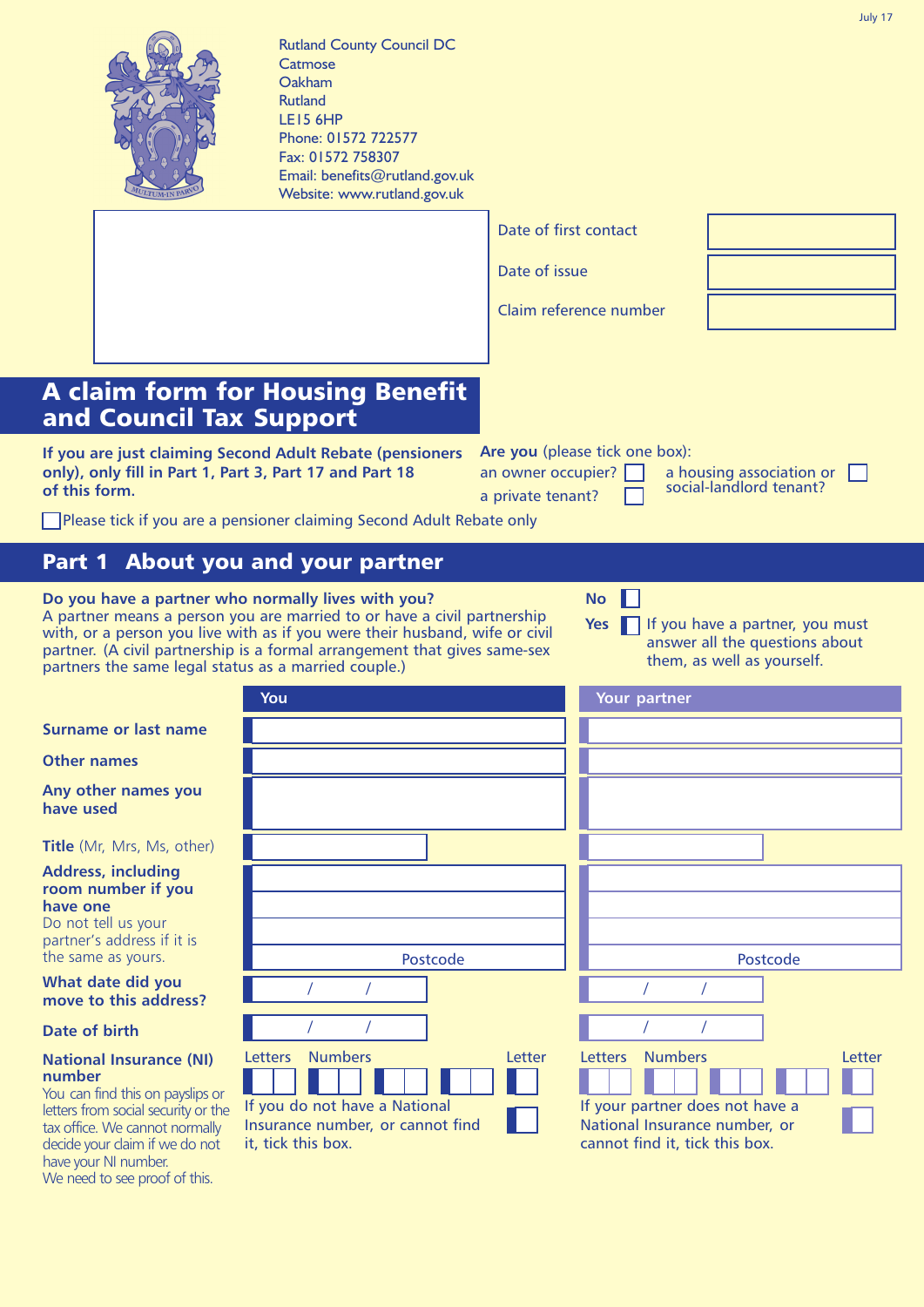# **Part 1 About you and your partner** continued **page 1 page 2**

ш

|                                                                                                                                                                                                                    | <u> 1980 - 1980 - 1980 - 1980 - 1980 - 1980 - 1981 - 1982 - 1982 - 1982 - 1982 - 1982 - 1982 - 1982 - 1982 - 198</u> | r~g~                                                      |
|--------------------------------------------------------------------------------------------------------------------------------------------------------------------------------------------------------------------|----------------------------------------------------------------------------------------------------------------------|-----------------------------------------------------------|
|                                                                                                                                                                                                                    | You                                                                                                                  | Your partner                                              |
| If you or your partner have                                                                                                                                                                                        |                                                                                                                      |                                                           |
| moved home in the last                                                                                                                                                                                             |                                                                                                                      |                                                           |
| 12 months, tell us your<br>last address                                                                                                                                                                            |                                                                                                                      |                                                           |
|                                                                                                                                                                                                                    | Postcode                                                                                                             | Postcode                                                  |
| Tell us whether you were                                                                                                                                                                                           |                                                                                                                      |                                                           |
| the homeowner, a private<br>tenant, or a lodger at this<br>address.                                                                                                                                                |                                                                                                                      |                                                           |
| Have you or your partner<br><b>claimed Housing Benefit or</b><br><b>Council Tax Benefit/Council</b><br><b>Tax Support before?</b>                                                                                  | $\mathsf{No}$<br>Please tell us about it below.<br>Yes $\blacksquare$                                                | <b>No</b><br>Please tell us about it below.<br><b>Yes</b> |
| When did you last claim?                                                                                                                                                                                           |                                                                                                                      |                                                           |
| Which council did you                                                                                                                                                                                              |                                                                                                                      |                                                           |
| claim from?<br>What name did you use                                                                                                                                                                               |                                                                                                                      |                                                           |
| for the claim?                                                                                                                                                                                                     |                                                                                                                      |                                                           |
| What address did you<br>claim for?                                                                                                                                                                                 |                                                                                                                      |                                                           |
|                                                                                                                                                                                                                    |                                                                                                                      |                                                           |
|                                                                                                                                                                                                                    |                                                                                                                      |                                                           |
|                                                                                                                                                                                                                    | Postcode                                                                                                             | Postcode                                                  |
|                                                                                                                                                                                                                    | We need to see proof of your identity and NI number. See the checklist at Part 15.                                   |                                                           |
| Have you or your partner<br>come to live in England,<br>Northern Ireland, Scotland,<br><b>Wales, the Republic of</b><br><b>Ireland, the Channel</b><br><b>Islands or the Isle of Man</b><br>in the last two years? | <b>No</b><br>We will write to you about this.<br>$Yes \nVert \nVert$                                                 | <b>No</b><br>We will write to you about this.<br>Yes      |
| What is your nationality?                                                                                                                                                                                          |                                                                                                                      |                                                           |
| If your nationality is not<br>British, on what date did<br>you last enter and apply<br>to stay in the UK?                                                                                                          |                                                                                                                      |                                                           |
| The UK is England, Northern<br>Ireland, Scotland and Wales.                                                                                                                                                        |                                                                                                                      |                                                           |
| Are you or your partner<br>living away from home<br>at the moment?                                                                                                                                                 | <b>No</b><br>Tell us about it below.<br><b>Yes</b>                                                                   | <b>No</b><br>Tell us about it below.<br><b>Yes</b>        |
| Why are you or your partner<br>not living at home?                                                                                                                                                                 |                                                                                                                      |                                                           |
| When did you or your<br>partner last live at home?                                                                                                                                                                 |                                                                                                                      |                                                           |
| When do you or your partner<br>expect to go back home?                                                                                                                                                             |                                                                                                                      |                                                           |
| Tell us where you are living<br>at the moment?                                                                                                                                                                     |                                                                                                                      |                                                           |
|                                                                                                                                                                                                                    |                                                                                                                      |                                                           |
|                                                                                                                                                                                                                    |                                                                                                                      |                                                           |
|                                                                                                                                                                                                                    | Postcode                                                                                                             | Postcode                                                  |
| Have you sublet your home?                                                                                                                                                                                         | <b>No</b>                                                                                                            | <b>No</b>                                                 |
|                                                                                                                                                                                                                    | Yes                                                                                                                  | Yes                                                       |
|                                                                                                                                                                                                                    | Who lives there now?                                                                                                 | Who lives there now?                                      |
|                                                                                                                                                                                                                    |                                                                                                                      |                                                           |
|                                                                                                                                                                                                                    |                                                                                                                      |                                                           |

I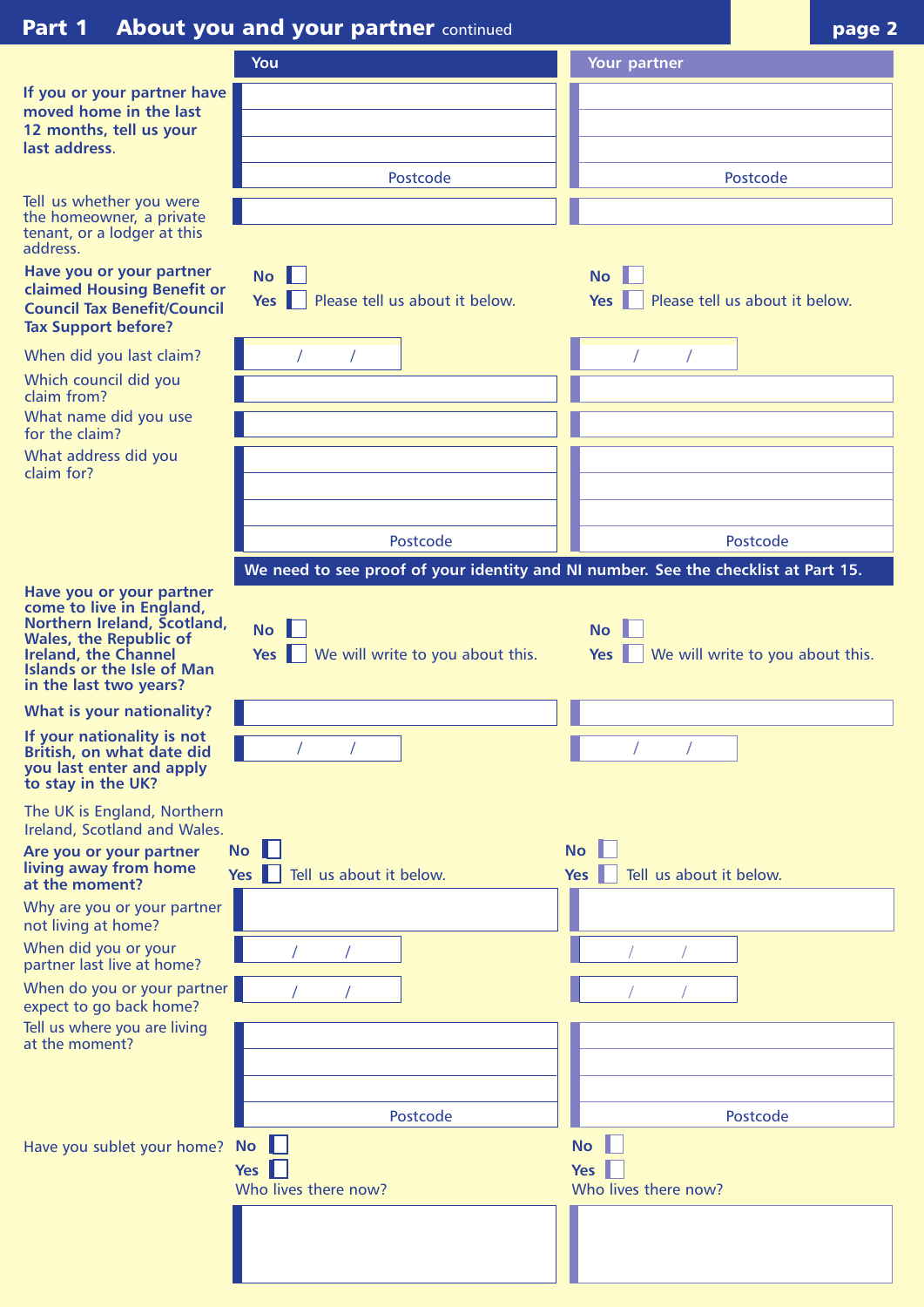# **Part 1 About you and your partner** continued **page 1 page 3**

|                                                                                                                                                                                         | You                                                                                  | Your partner                                                                                            |
|-----------------------------------------------------------------------------------------------------------------------------------------------------------------------------------------|--------------------------------------------------------------------------------------|---------------------------------------------------------------------------------------------------------|
| Does anyone get Carer's<br><b>Allowance for looking</b><br>after you or your<br>partner?                                                                                                | <b>No</b><br>Yes                                                                     | <b>No</b><br>Yes                                                                                        |
| Have you or your<br>partner been told that<br>you are entitled to<br><b>Carer's Allowance, even</b><br>if you do not receive it,<br>because you are getting<br>another benefit instead? | <b>No</b><br>Yes                                                                     | <b>No</b><br>Yes                                                                                        |
| Have you or your partner<br>been unable to work<br>for more than 52 weeks<br>because of sickness?                                                                                       | <b>No</b><br>Yes I                                                                   | <b>No</b><br>Yes                                                                                        |
| Do you or your partner<br>pay towards the upkeep<br>of a student?                                                                                                                       | <b>No</b><br>How much do you pay and how<br>Yes<br>often?<br>$\mathbf f$<br>every    | <b>No</b><br>Yes<br>How much do they pay and how<br>often?<br>$\mathbf f$<br>every                      |
| Are you or your partner<br>a student?<br>By student we mean anyone<br>who is studying a course at<br>an educational<br>establishment, including<br>student nurses.                      | <b>No</b><br>Tell us if this is full- or part-time.<br>Yes<br>Full-time<br>Part-time | <b>No</b><br>Tell us if this is full- or part-time.<br>$Yes \parallel$<br>Part-time<br><b>Full-time</b> |

We may ask to see proof of any grant, loan or other income you or your partner receive for being a student. We also need to see proof of any student loan you or your partner may be entitled to receive. We will write to you about this.

| Please tick if you or<br>your partner are:                                 |                                      |                                 |  |
|----------------------------------------------------------------------------|--------------------------------------|---------------------------------|--|
| • an apprentice                                                            | H.                                   | • an apprentice                 |  |
| • on youth training                                                        | Ш                                    | • on youth training             |  |
| • in legal custody                                                         |                                      | • in legal custody              |  |
| • severely mentally<br>impaired                                            | Ш                                    | • severely mentally<br>impaired |  |
| • registered blind                                                         |                                      | • registered blind              |  |
| • long-term sick or<br>disabled                                            |                                      | • long-term sick or<br>disabled |  |
| Do you or your partner<br>have a vehicle from a<br><b>Mobility scheme?</b> | $\mathsf{No}$    <br>Yes $\ \cdot\ $ | <b>No</b><br>$Yes \parallel$    |  |

**We will contact you if we need any more information.**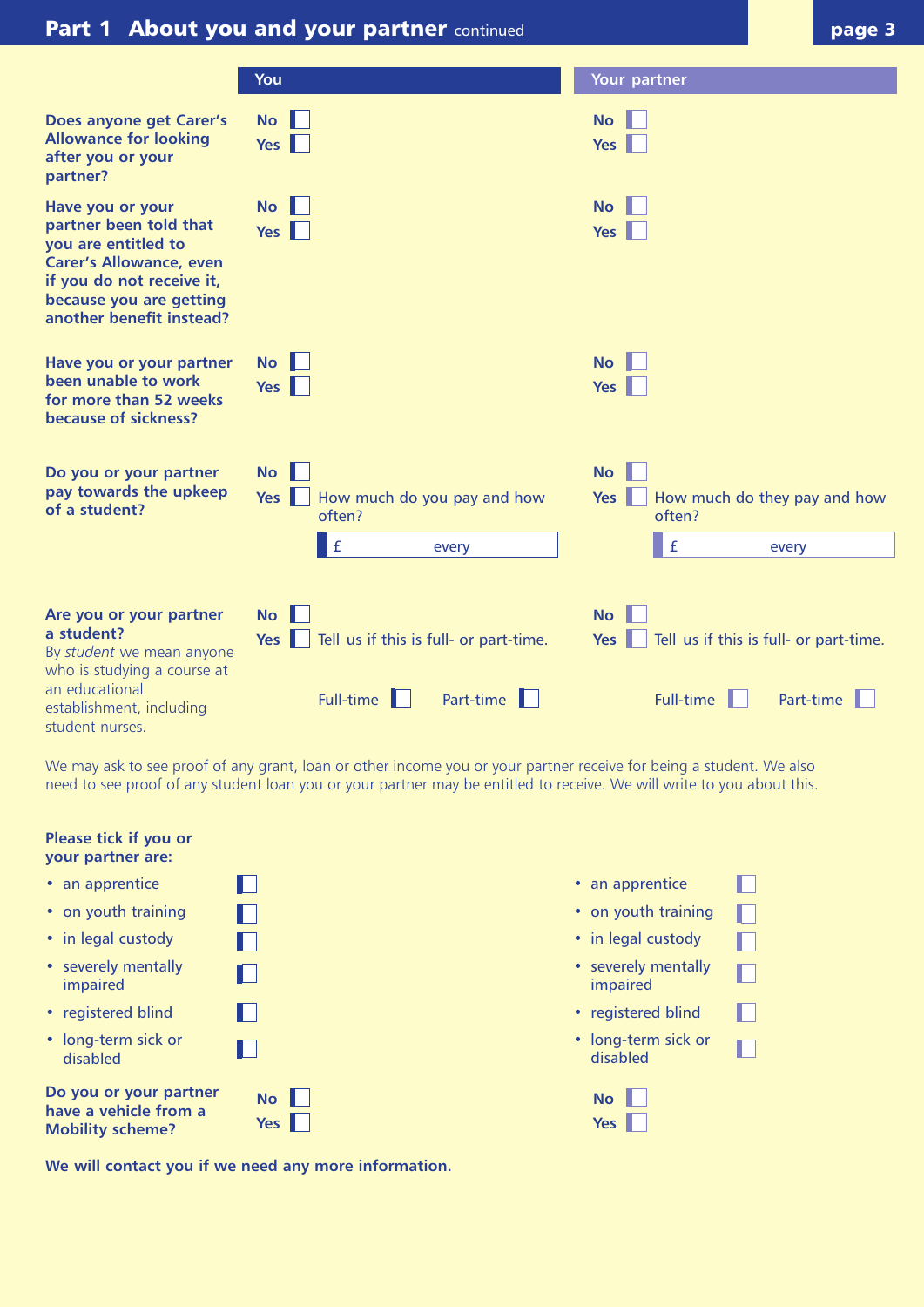# **Part 2 About children page 4 page 4**

We need to know about any children in your household who are:

- under 16, or
- aged 16 to 20 and in education doing a course not higher than GCE A-level, SCE Higher level or GNVQ (advanced).

**Are there any children in your household as described above?**

 $\mathsf{No} \ \ \blacksquare$  Go to **Part 3**.

**Yes** If there are more than four children, use a separate sheet of paper to tell us all the information we ask for on this page and send it with the form.

### **If you are sending a separate sheet of paper, tick this box.**

|                                                                                                                                                 | <b>First child</b>                                         | <b>Second child</b>                         |
|-------------------------------------------------------------------------------------------------------------------------------------------------|------------------------------------------------------------|---------------------------------------------|
| Last name                                                                                                                                       |                                                            |                                             |
| <b>Other names</b>                                                                                                                              |                                                            |                                             |
| Date of birth                                                                                                                                   |                                                            |                                             |
| What is the child's sex?<br>The child's relationship<br>to you                                                                                  |                                                            |                                             |
| The child's relationship<br>to your partner                                                                                                     |                                                            |                                             |
| Usual address, if<br>different from yours                                                                                                       |                                                            |                                             |
|                                                                                                                                                 |                                                            |                                             |
| <b>Child Benefit number</b>                                                                                                                     |                                                            |                                             |
| Who gets the Child<br><b>Benefit for them?</b>                                                                                                  |                                                            |                                             |
| Is the child registered<br>blind?                                                                                                               | <b>No</b><br>$Yes \parallel$                               | $\mathsf{No}$<br>Yes                        |
| Does the child get<br><b>Disability Living</b><br><b>Allowance?</b>                                                                             | <b>No</b><br>How much?<br>$Yes$                            | <b>No</b><br>Yes     How much?              |
| Care                                                                                                                                            | $\mathbf f$                                                | $\mathsf{E}$                                |
| <b>Mobility</b>                                                                                                                                 | $\mathbf f$                                                | $\mathbf f$                                 |
| Do you or your partner<br>pay any childminding<br>costs for this child to a<br>registered childminder,<br>a nursery or an<br>after-school club? | <b>No</b><br>Yes $\ $<br>Please tell us about it<br>below. | No<br>Yes Please tell us about it<br>below. |
| Tell us the name and<br>registration number of the<br>minder.                                                                                   |                                                            |                                             |
| How much do you pay<br>a week?                                                                                                                  | $\mathbf{f}$<br>a week                                     | £<br>a week                                 |
| Do they live with you<br>all of the time?<br>If 'No', how much time                                                                             | No<br>Yes $\ \ $                                           | <b>No</b><br>Yes                            |
| do they spend with you?                                                                                                                         |                                                            |                                             |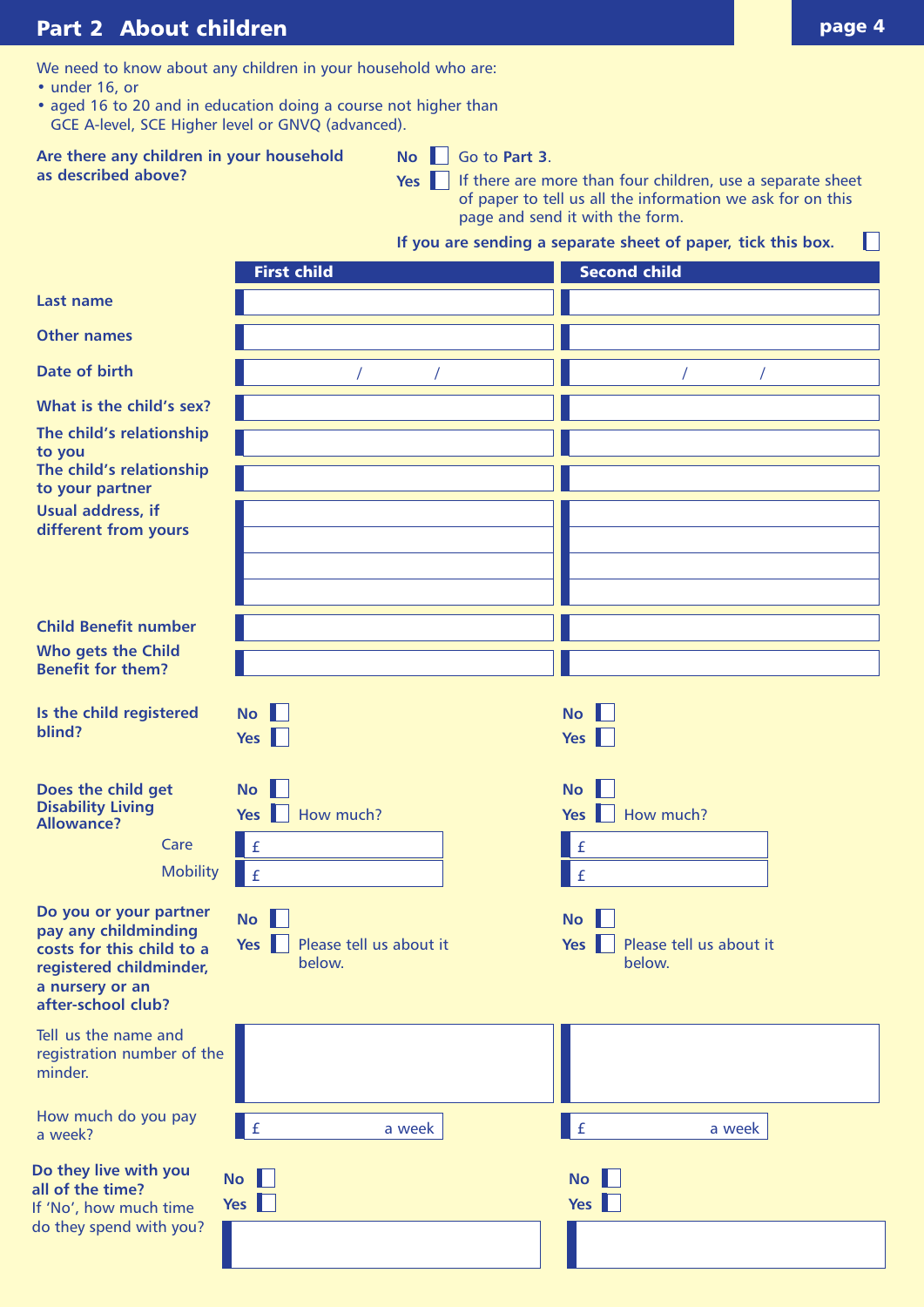|                                                                                                                                                            | <b>Third child</b>                                     | <b>Fourth child</b>                                   |
|------------------------------------------------------------------------------------------------------------------------------------------------------------|--------------------------------------------------------|-------------------------------------------------------|
| Last name                                                                                                                                                  |                                                        |                                                       |
| <b>Other names</b>                                                                                                                                         |                                                        |                                                       |
| Date of birth                                                                                                                                              |                                                        |                                                       |
| What is the child's sex?<br>The child's relationship<br>to you<br>The child's relationship<br>to your partner<br>Usual address, if<br>different from yours |                                                        |                                                       |
| <b>Child Benefit number</b>                                                                                                                                |                                                        |                                                       |
| Who gets the Child<br><b>Benefit for them?</b>                                                                                                             |                                                        |                                                       |
| Is the child registered<br>blind?                                                                                                                          | $\mathsf{No}$<br>Yes $\ \ $                            | $\mathsf{No}$   <br>Yes                               |
| Does the child get<br><b>Disability Living</b><br><b>Allowance?</b><br>Care<br><b>Mobility</b>                                                             | <b>No</b><br>How much?<br>Yes $\ \ $<br>l £<br>f       | <b>No</b><br>How much?<br>Yes  <br> f <br>$\mathbf f$ |
| Do you or your partner<br>pay any childminding<br>costs for this child to a<br>registered childminder,<br>a nursery or an<br>after-school club?            | $\mathsf{No}$<br>Yes Please tell us about it<br>below. | No<br>Yes Please tell us about it<br>below.           |
| Tell us the name and<br>registration number of<br>the minder.                                                                                              |                                                        |                                                       |
| How much do you pay<br>a week?                                                                                                                             | £<br>a week                                            | $\mathbf{f}$<br>a week                                |
| Do they live with you<br>all of the time?<br>If 'No', how much time<br>do they spend with you?                                                             | $\mathsf{No}$<br>Yes $\Box$                            | $\mathsf{No}$<br>Yes                                  |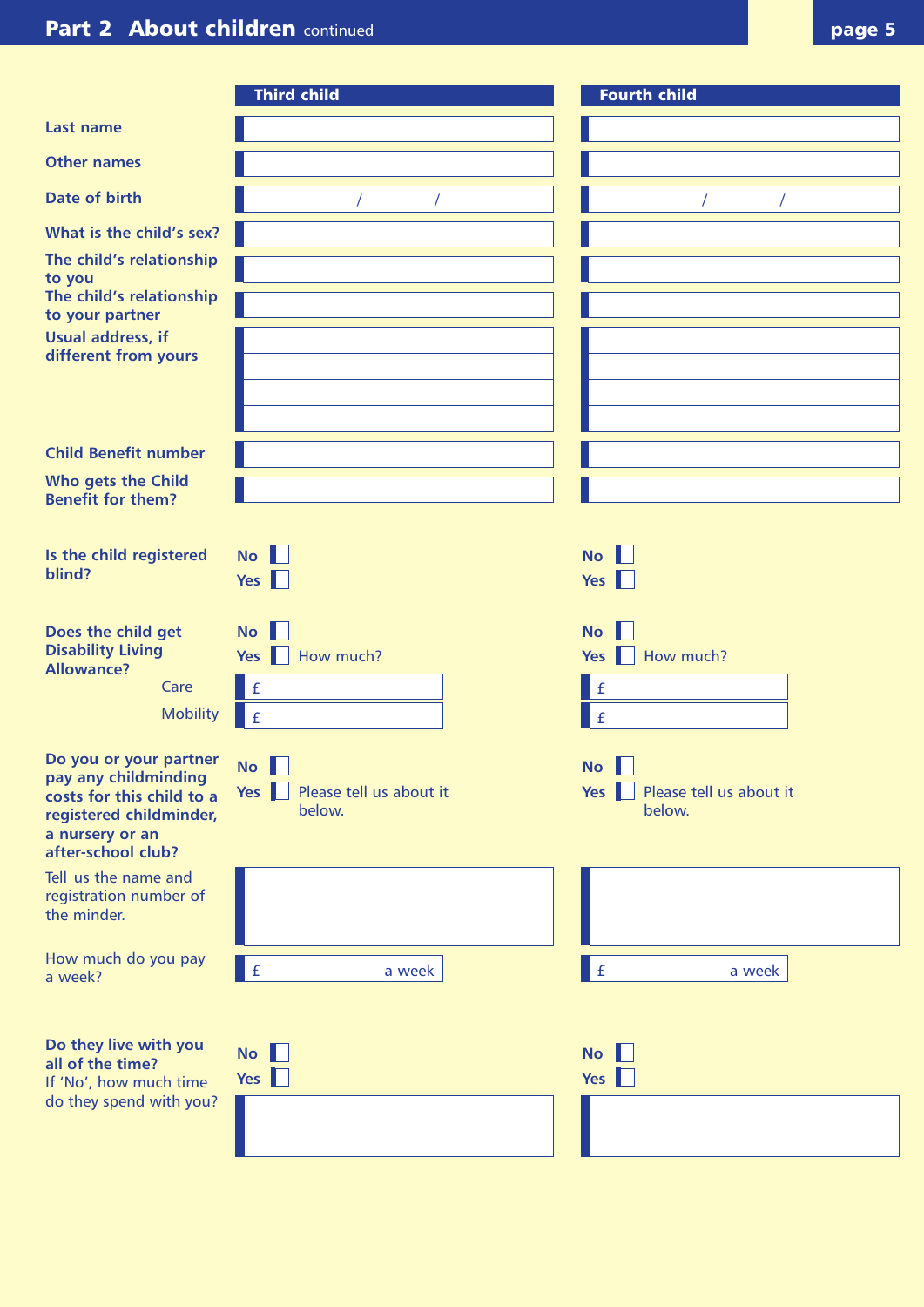|                                                                                                                                                                                                                                                                                                                        | Part 3 About other people who live with you                                                                                  |                                                                                           | page 6                                                                                                                        |
|------------------------------------------------------------------------------------------------------------------------------------------------------------------------------------------------------------------------------------------------------------------------------------------------------------------------|------------------------------------------------------------------------------------------------------------------------------|-------------------------------------------------------------------------------------------|-------------------------------------------------------------------------------------------------------------------------------|
| Now tell us about all the people who usually live with you and your partner.<br>Do not tell us about people who just share a hall, bathroom or toilet with you.<br>If you want to tell us about more than three people, use a separate sheet of paper.<br>If you are sending a separate sheet of paper, tick this box. |                                                                                                                              |                                                                                           |                                                                                                                               |
|                                                                                                                                                                                                                                                                                                                        |                                                                                                                              | Go to Part 4.<br><b>No</b>                                                                |                                                                                                                               |
|                                                                                                                                                                                                                                                                                                                        | Do any adults usually live with you and your partner?<br>By adults we mean people over 16 who nobody gets Child Benefit for. | <b>Yes</b>                                                                                | Fill in this section.                                                                                                         |
|                                                                                                                                                                                                                                                                                                                        | <b>First person</b>                                                                                                          | <b>Second person</b>                                                                      | <b>Third person</b>                                                                                                           |
| Last name                                                                                                                                                                                                                                                                                                              |                                                                                                                              |                                                                                           |                                                                                                                               |
| <b>Other names</b>                                                                                                                                                                                                                                                                                                     |                                                                                                                              |                                                                                           |                                                                                                                               |
| Date of birth                                                                                                                                                                                                                                                                                                          |                                                                                                                              |                                                                                           |                                                                                                                               |
| Their relationship to you<br>or your partner                                                                                                                                                                                                                                                                           |                                                                                                                              |                                                                                           | Some examples are aunt, brother, daughter, father, grandson, grandmother, stepdaughter, subtenant, lodger, boarder or friend. |
| Are they a joint owner<br>or a joint tenant of this<br>property?                                                                                                                                                                                                                                                       | <b>No</b><br>Yes                                                                                                             | <b>No</b><br><b>Yes</b>                                                                   | <b>No</b><br><b>Yes</b>                                                                                                       |
| Do they get<br><b>Universal Credit?</b>                                                                                                                                                                                                                                                                                | <b>No</b><br><b>Yes</b>                                                                                                      | <b>No</b><br><b>Yes</b>                                                                   | <b>No</b><br><b>Yes</b>                                                                                                       |
| Do they get Income<br><b>Support, income related</b><br><b>Employment Support</b><br>Allowance, income-based<br><b>Job Seeker's Allowance or</b><br><b>Pension Credit?</b>                                                                                                                                             | <b>No</b><br>Yes                                                                                                             | <b>No</b><br>$Yes \parallel$                                                              | <b>No</b><br><b>Yes</b>                                                                                                       |
| Do they get Disability<br><b>Living Allowance or</b><br><b>Attendance Allowance</b><br>or Personal Independence<br>Payment?                                                                                                                                                                                            | <b>No</b><br>Yes<br>How much?<br>f<br>a week                                                                                 | <b>No</b><br>How much?<br><b>Yes</b><br>$\mathbf f$<br>a week                             | <b>No</b><br>How much?<br><b>Yes</b><br>$\pmb{\mathrm{f}}$<br>a week                                                          |
| Are they registered blind? No                                                                                                                                                                                                                                                                                          | <b>Yes</b>                                                                                                                   | <b>No</b><br><b>Yes</b>                                                                   | <b>No</b><br><b>Yes</b>                                                                                                       |
| Are they a full-time<br>student, a student nurse,<br>a care worker, an<br>apprentice or on youth<br>training?                                                                                                                                                                                                          | <b>No</b><br>Yes  <br>Tell us which.                                                                                         | <b>No</b><br>Tell us which.<br>Yes                                                        | <b>No</b><br>Tell us which.<br>Yes                                                                                            |
| Do they pay rent or<br>money for board and<br>lodgings to you or your<br>partner?                                                                                                                                                                                                                                      | <b>No</b><br>$Yes \parallel$<br>Tell us about it below.<br>How much?<br>$\mathbf{f}$<br>a week                               | <b>No</b><br>Tell us about it below.<br>Yes $\ \ $<br>$\mathbf{f}$<br>How much?<br>a week | <b>No</b><br>Yes<br>Tell us about it below.<br>How much?<br>$\mathbf{f}$<br>a week                                            |
| Does this include<br>money for food?                                                                                                                                                                                                                                                                                   | <b>No</b><br><b>Yes</b>                                                                                                      | <b>No</b><br><b>Yes</b>                                                                   | <b>No</b><br><b>Yes</b>                                                                                                       |
| Are they severely<br>mentally impaired?                                                                                                                                                                                                                                                                                | <b>No</b><br><b>Yes</b>                                                                                                      | <b>No</b><br><b>Yes</b>                                                                   | <b>No</b><br><b>Yes</b>                                                                                                       |
| Are they in legal<br>custody at the<br>moment?                                                                                                                                                                                                                                                                         | <b>No</b><br>When are they<br>Yes  <br>expected to come out?                                                                 | <b>No</b><br>When are they<br>Yes $\ $<br>expected to come out?                           | <b>No</b><br>When are they<br>Yes<br>expected to come out?                                                                    |
|                                                                                                                                                                                                                                                                                                                        |                                                                                                                              |                                                                                           |                                                                                                                               |
| Are they in hospital<br>at the moment?                                                                                                                                                                                                                                                                                 | <b>No</b><br>Tell us about it below.<br><b>Yes</b>                                                                           | <b>No</b><br>Tell us about it below.<br>Yes                                               | <b>No</b><br>Tell us about it below.<br><b>Yes</b>                                                                            |
| When did they go in?                                                                                                                                                                                                                                                                                                   |                                                                                                                              |                                                                                           |                                                                                                                               |
| When are they due to<br>come out (if you know)?                                                                                                                                                                                                                                                                        |                                                                                                                              |                                                                                           |                                                                                                                               |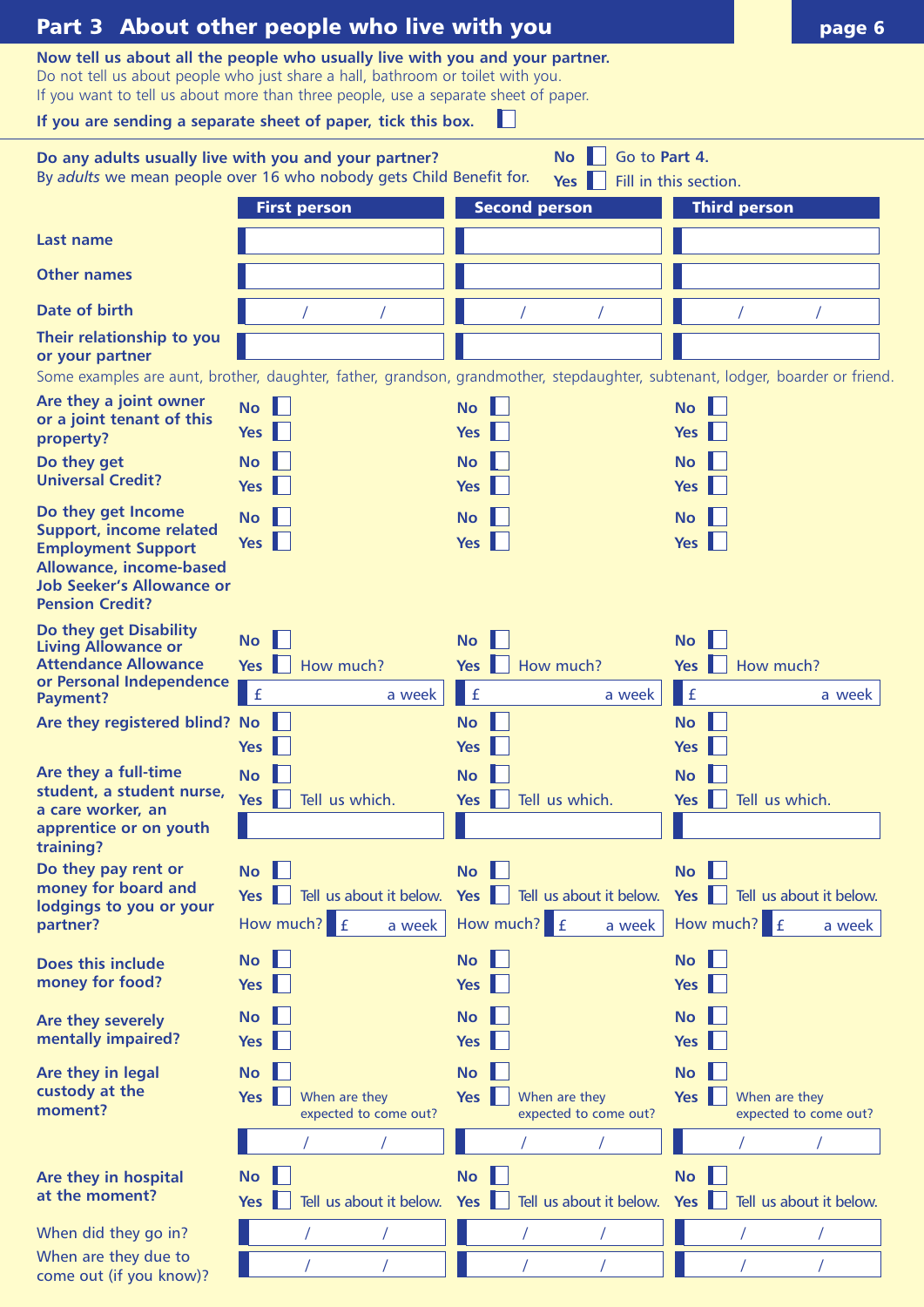|                                                                                                                                                                                                                                              | <b>Part 3 About other people who live with you continued</b>                                                                                                                  |                                                                                                                                                                                                                          | page 7                                                                      |
|----------------------------------------------------------------------------------------------------------------------------------------------------------------------------------------------------------------------------------------------|-------------------------------------------------------------------------------------------------------------------------------------------------------------------------------|--------------------------------------------------------------------------------------------------------------------------------------------------------------------------------------------------------------------------|-----------------------------------------------------------------------------|
|                                                                                                                                                                                                                                              | <b>First person</b>                                                                                                                                                           | <b>Second person</b>                                                                                                                                                                                                     | <b>Third person</b>                                                         |
| How many hours a<br>week do they work?                                                                                                                                                                                                       | hours                                                                                                                                                                         | hours                                                                                                                                                                                                                    | hours                                                                       |
| Tell us their earnings<br>before any deductions.                                                                                                                                                                                             | $\pmb{\mathrm{f}}$                                                                                                                                                            | l £                                                                                                                                                                                                                      | $\mathbf f$                                                                 |
|                                                                                                                                                                                                                                              |                                                                                                                                                                               |                                                                                                                                                                                                                          |                                                                             |
| What type of work do<br>they do?                                                                                                                                                                                                             |                                                                                                                                                                               |                                                                                                                                                                                                                          |                                                                             |
| Do they have any other<br>income at all?<br>Make sure you tell us<br>about all other income<br>they have.                                                                                                                                    | <b>No</b><br>Tell us about it below. Yes<br>Yes I                                                                                                                             | <b>No</b><br>Tell us about it below.<br>This includes any benefits or allowances you have not told us about on this form and interest from savings and investments.                                                      | $\mathsf{No}$<br>Tell us about it below.<br>Yes II                          |
| 1 Where does this income                                                                                                                                                                                                                     |                                                                                                                                                                               |                                                                                                                                                                                                                          |                                                                             |
| come from?<br>How much is it before                                                                                                                                                                                                          | $\mathbf f$                                                                                                                                                                   | l £                                                                                                                                                                                                                      | l £                                                                         |
| deductions?<br>2 Where does this income                                                                                                                                                                                                      |                                                                                                                                                                               |                                                                                                                                                                                                                          |                                                                             |
| come from?<br>How much is it before                                                                                                                                                                                                          |                                                                                                                                                                               |                                                                                                                                                                                                                          |                                                                             |
| deductions?                                                                                                                                                                                                                                  | $\pounds$                                                                                                                                                                     | l £                                                                                                                                                                                                                      | l £                                                                         |
| 3 Where does this income<br>come from?                                                                                                                                                                                                       |                                                                                                                                                                               |                                                                                                                                                                                                                          |                                                                             |
| How much is it before<br>deductions?                                                                                                                                                                                                         | $\pmb{\mathtt{f}}$                                                                                                                                                            | l £                                                                                                                                                                                                                      | $\mathbf f$                                                                 |
|                                                                                                                                                                                                                                              |                                                                                                                                                                               |                                                                                                                                                                                                                          |                                                                             |
| Are any of the people<br>who normally live with<br>you married to each<br>other or living together<br>as if they were married?<br>We call these people<br>partners.                                                                          | $\mathsf{No}$<br>Yes $  $<br>Tell us their names below.                                                                                                                       | is the partner of<br>is the partner of                                                                                                                                                                                   |                                                                             |
| Part 4                                                                                                                                                                                                                                       |                                                                                                                                                                               | About Income Support, income related Employment Support Allowance,                                                                                                                                                       |                                                                             |
|                                                                                                                                                                                                                                              |                                                                                                                                                                               | income-based Job Seeker's Allowance and Pension Credit (Guarantee Credit)                                                                                                                                                |                                                                             |
| <b>Pension Credit (Guarantee Credit)?</b>                                                                                                                                                                                                    | Are you or your partner getting or waiting to hear about a<br>claim for Income Support, income related Employment<br>Support Allowance, income-based Jobseeker's Allowance or | Go to Part 5.<br><b>No</b><br>Yes                                                                                                                                                                                        | Answer both the questions in this part.                                     |
| Are you or your partner                                                                                                                                                                                                                      | You                                                                                                                                                                           | Your partner                                                                                                                                                                                                             |                                                                             |
| actually getting Income<br>Support, income related<br><b>Employment Support</b><br>Allowance, income-based<br><b>Jobseeker's Allowance, or</b><br><b>Pension Credit (Guarantee</b><br>Credit) at the moment?                                 | <b>No</b><br>Yes $\blacksquare$<br>When did you start getting it?                                                                                                             | <b>No</b><br>Yes                                                                                                                                                                                                         | When did they start getting it?                                             |
| Are you or your partner still<br>waiting to hear about a claim for<br>Income Support, income related<br><b>Employment Support Allowance,</b><br>income-based Jobseeker's<br><b>Allowance or Pension</b><br><b>Credit (Guarantee Credit)?</b> | <b>No</b><br>Yes $\ \ $<br>When did you claim?                                                                                                                                | <b>No</b><br>Yes                                                                                                                                                                                                         | When did they claim?                                                        |
| Which benefit are you<br>getting or waiting to                                                                                                                                                                                               | <b>Income Support/income related</b><br><b>Employment Support Allowance</b>                                                                                                   |                                                                                                                                                                                                                          | <b>Income Support/income related</b><br><b>Employment Support Allowance</b> |
| hear about?                                                                                                                                                                                                                                  | <b>Income-based Jobseeker's Allowance</b>                                                                                                                                     |                                                                                                                                                                                                                          | <b>Income-based Jobseeker's Allowance</b>                                   |
|                                                                                                                                                                                                                                              | <b>Pension Credit (Guarantee Credit)</b>                                                                                                                                      |                                                                                                                                                                                                                          | <b>Pension Credit (Guarantee Credit)</b>                                    |
|                                                                                                                                                                                                                                              | If you are receiving one of these benefits, go to Part 11                                                                                                                     |                                                                                                                                                                                                                          |                                                                             |
|                                                                                                                                                                                                                                              |                                                                                                                                                                               | We may ask you to provide us with evidence of your benefits, allowances or pension before we decide how<br>much benefit you can get. Read the checklist at Part 15 to see what you can use as evidence if we ask for it. |                                                                             |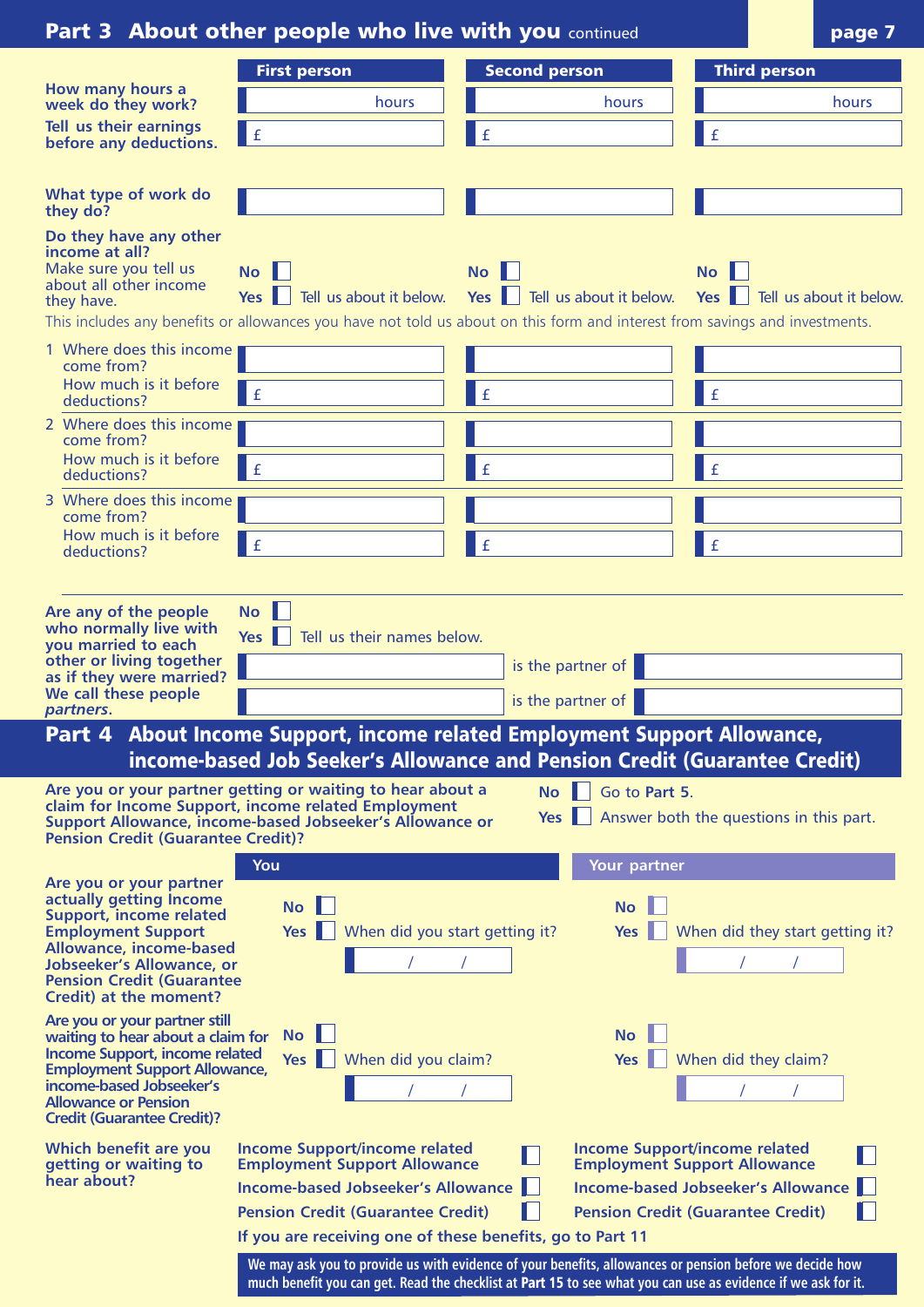# **Part 5 About benefits and pensions**

|          | Are you or your partner getting any benefits |  |  |
|----------|----------------------------------------------|--|--|
|          | or waiting to hear about benefits you have   |  |  |
| claimed? |                                              |  |  |

| No Go to Part 6 |
|-----------------|
|-----------------|

Yes **T** Tell us about the benefits. Tell us the full rate of the benefits before any deductions.

| You                                                  |                                                                           | Your partner                                                              |  |  |
|------------------------------------------------------|---------------------------------------------------------------------------|---------------------------------------------------------------------------|--|--|
| <b>Child Benefit</b>                                 | Waiting to hear<br>Getting now                                            | Waiting to hear<br>Getting now                                            |  |  |
|                                                      | How much, how often and by what method?                                   | How much, how often and by what method?                                   |  |  |
|                                                      | $\mathbf{f}$<br>by<br>every                                               | $\pounds$<br>by<br>every                                                  |  |  |
| <b>Child Tax Credit</b>                              | Waiting to hear<br>Getting now                                            | Getting now<br>Waiting to hear                                            |  |  |
|                                                      | How much, how often and by what method?                                   | How much, how often and by what method?                                   |  |  |
|                                                      | $\mathbf f$<br>by<br>every                                                | $\pmb{\mathtt{f}}$<br>by<br>every                                         |  |  |
| Contribution-based                                   | Getting now<br>Waiting to hear                                            | Getting now<br>Waiting to hear                                            |  |  |
| <b>Jobseeker's Allowance</b>                         | How much, how often and by what method?                                   | How much, how often and by what method?                                   |  |  |
|                                                      | $\mathbf f$<br>by<br>every                                                | $\pmb{\mathrm{f}}$<br>by<br>every                                         |  |  |
| <b>Maternity Allowance</b>                           | Getting now   <br>Waiting to hear                                         | Getting now<br>Waiting to hear                                            |  |  |
|                                                      | How much, how often and by what method?                                   | How much, how often and by what method?                                   |  |  |
|                                                      | f<br>by<br>every                                                          | $\mathbf f$<br>every<br>by                                                |  |  |
| <b>Working Tax Credit</b>                            | Waiting to hear<br>Getting now                                            | Getting now<br>Waiting to hear                                            |  |  |
|                                                      | How much, how often and by what method?                                   | How much, how often and by what method?                                   |  |  |
|                                                      | f<br>by<br>every                                                          | $\pounds$<br>by<br>every                                                  |  |  |
| Incapacity Benefit/                                  | Waiting to hear<br>Getting now                                            | Getting now<br>Waiting to hear                                            |  |  |
| Contributory<br><b>Employment Support</b>            | How much, how often and by what method?                                   | How much, how often and by what method?                                   |  |  |
| <b>Allowance</b>                                     | $\pmb{\mathrm{f}}$<br>by<br>every                                         | $\pmb{\mathtt{f}}$<br>every<br>by                                         |  |  |
| <b>Universal Credit</b>                              | Getting now<br>Waiting to hear                                            | Waiting to hear<br>Getting now                                            |  |  |
|                                                      | How much, how often and by what method?                                   | How much, how often and by what method?                                   |  |  |
|                                                      | $\mathbf f$<br>by<br>every                                                | $\mathbf f$<br>by<br>every                                                |  |  |
| <b>Carer's Allowance</b>                             | Getting now<br>Waiting to hear<br>H                                       | Getting now<br>Waiting to hear                                            |  |  |
|                                                      | How much, how often and by what method?                                   | How much, how often and by what method?                                   |  |  |
|                                                      | £<br>by<br>every                                                          | £<br>by<br>every                                                          |  |  |
| <b>Statutory Sick Pay or</b>                         | Getting now<br>Waiting to hear                                            | Waiting to hear<br>Getting now                                            |  |  |
| <b>Statutory Maternity/</b><br><b>Paternity Pay</b>  | How much, how often and by what method?                                   | How much, how often and by what method?                                   |  |  |
|                                                      | $\mathbf f$<br>every<br>by                                                | $\pmb{\mathrm{f}}$<br>every<br>by                                         |  |  |
| <b>Attendance Allowance</b>                          | Getting now<br>Waiting to hear                                            | Waiting to hear<br>Getting now                                            |  |  |
|                                                      | How much, how often and by what method?                                   | How much, how often and by what method?                                   |  |  |
|                                                      | $\mathbf f$<br>by<br>every                                                | $\pounds$<br>by<br>every                                                  |  |  |
| <b>Pension Credit</b><br>(including Savings          | Getting now<br>Waiting to hear<br>How much, how often and by what method? | Getting now<br>Waiting to hear<br>How much, how often and by what method? |  |  |
| Credit)                                              | $\mathbf f$                                                               | $\pmb{\mathrm{f}}$                                                        |  |  |
|                                                      | by<br>every                                                               | every<br>by                                                               |  |  |
| State Retirement Pension Getting now                 | Waiting to hear<br>How much, how often and by what method?                | Getting now<br>Waiting to hear<br>How much, how often and by what method? |  |  |
|                                                      | £<br>by<br>every                                                          | $\pmb{\mathrm{f}}$<br>by<br>every                                         |  |  |
|                                                      |                                                                           |                                                                           |  |  |
| Have you deferred receipt of a pension?<br><b>No</b> |                                                                           |                                                                           |  |  |
|                                                      | <b>Yes</b>                                                                | If 'Yes', we will write to you about this.                                |  |  |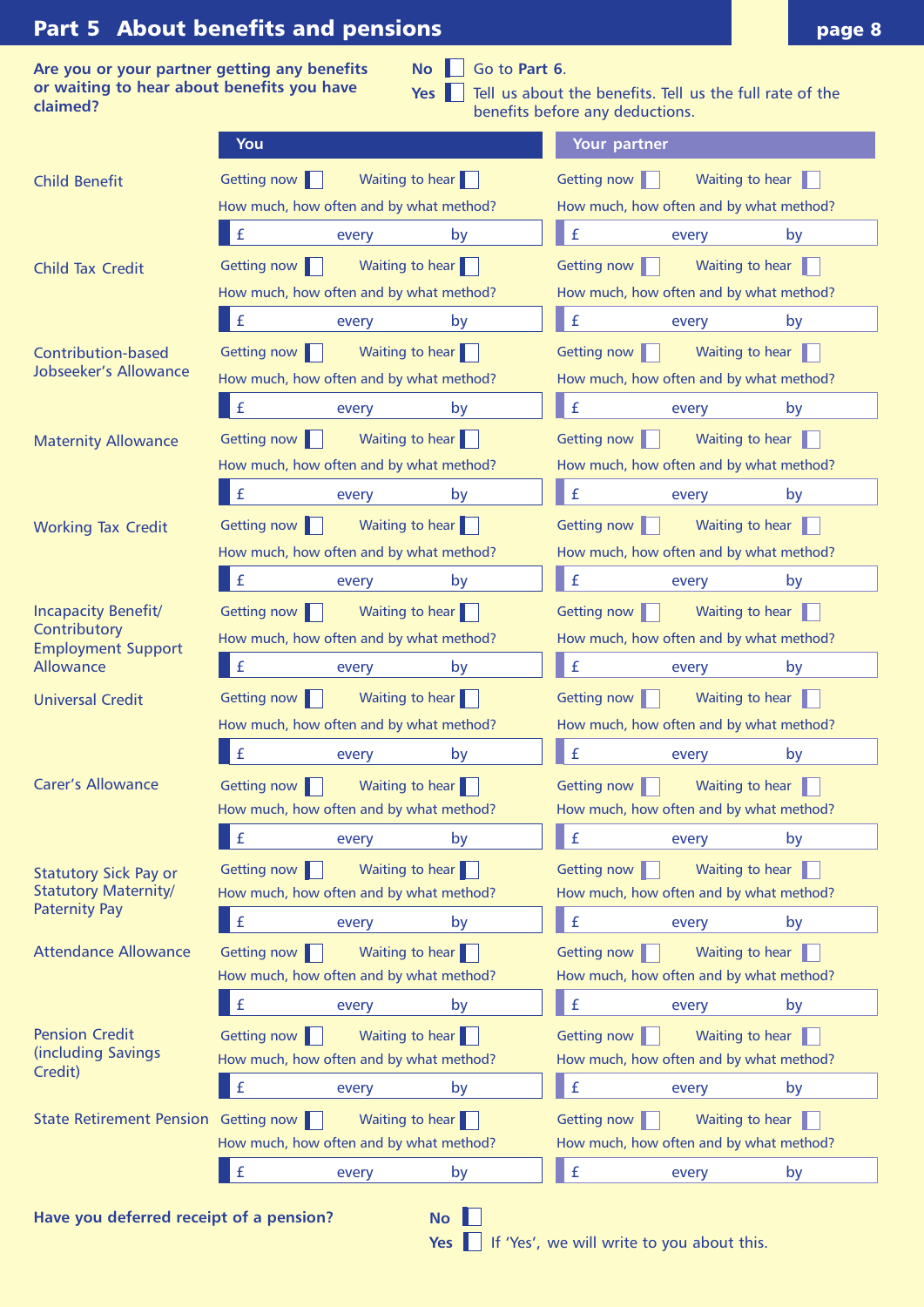|                                                                                                                                                                                 | Part 5 About benefits and pensions continued                                                                                                   |                                                                                                                                                                                             | page 9   |
|---------------------------------------------------------------------------------------------------------------------------------------------------------------------------------|------------------------------------------------------------------------------------------------------------------------------------------------|---------------------------------------------------------------------------------------------------------------------------------------------------------------------------------------------|----------|
| Do you or your partner<br>get Disability Living<br><b>Allowance or Personal</b><br><b>Independence Payment?</b>                                                                 | <b>No</b><br>Yes     How much?<br>l £<br><b>Care/Daily Living</b><br><b>Mobility</b><br>$\mathbf f$                                            | <b>No</b><br>How much?<br>Yes<br>$\mathbf f$<br><b>Care/Daily Living</b><br><b>Mobility</b><br>$\mathbf f$                                                                                  |          |
|                                                                                                                                                                                 | Also, please read the list of benefits below and tell us about any<br>others you or your partner are getting now or have claimed.              |                                                                                                                                                                                             |          |
| • Fostering Allowance<br>• Industrial Injuries Disablement Benefit<br>• Industrial Death Benefit<br>• Severe Disablement Allowance<br>• Adoption Pay<br>• Bereavement Allowance |                                                                                                                                                | • Guardian's Allowance<br>• War Disablement Benefit<br>• War Pension or War Widows Pension<br>• Widow's or Widower's Benefit<br>• Return to Work Credit                                     |          |
|                                                                                                                                                                                 | If you are getting or have claimed any benefit that is not listed, tell<br>us about it on a separate sheet of paper and send it with the form. | If you are sending a separate<br>sheet of paper, tick this box.                                                                                                                             |          |
|                                                                                                                                                                                 | You                                                                                                                                            | Your partner                                                                                                                                                                                |          |
| The name of the<br>benefit or pension<br>Waiting to hear<br><b>Getting now</b>                                                                                                  | How much, how often and by what method?                                                                                                        | How much, how often and by what method?                                                                                                                                                     |          |
|                                                                                                                                                                                 | £<br>every<br>by                                                                                                                               | $\mathbf{f}$<br>every                                                                                                                                                                       | by       |
| The name of the<br>benefit or pension<br>Waiting to hear                                                                                                                        | How much, how often and by what method?                                                                                                        | How much, how often and by what method?                                                                                                                                                     |          |
| <b>Getting now</b>                                                                                                                                                              | £<br>by<br>every                                                                                                                               | $\mathbf f$<br>every                                                                                                                                                                        | by       |
| The name of the                                                                                                                                                                 |                                                                                                                                                |                                                                                                                                                                                             |          |
| benefit or pension                                                                                                                                                              |                                                                                                                                                |                                                                                                                                                                                             |          |
| Waiting to hear                                                                                                                                                                 |                                                                                                                                                |                                                                                                                                                                                             |          |
| <b>Getting now</b>                                                                                                                                                              | How much, how often and by what method?<br>£                                                                                                   | How much, how often and by what method?<br>$\mathbf f$                                                                                                                                      |          |
|                                                                                                                                                                                 | by<br>every                                                                                                                                    | every                                                                                                                                                                                       | by       |
|                                                                                                                                                                                 | Part 6 About working for an employer                                                                                                           |                                                                                                                                                                                             |          |
| Do you or your partner<br>work for an employer?                                                                                                                                 | Go to Part 7.<br><b>No</b><br>Yes I<br>sheet of paper and send it with this form.                                                              | Answer the questions on this page. If you work for more than<br>one employer, tell us about all the employers on a separate<br>If you are sending a separate sheet of paper, tick this box. |          |
|                                                                                                                                                                                 | You                                                                                                                                            | Your partner                                                                                                                                                                                |          |
| What kind of work do<br>you do?                                                                                                                                                 |                                                                                                                                                |                                                                                                                                                                                             |          |
| What is your<br>employer's name and<br>address?                                                                                                                                 | Postcode                                                                                                                                       |                                                                                                                                                                                             | Postcode |
| When did you start<br>this job?                                                                                                                                                 |                                                                                                                                                |                                                                                                                                                                                             |          |
| What is your payroll,<br>employee or staff<br>number?                                                                                                                           |                                                                                                                                                |                                                                                                                                                                                             |          |
| Are you employed for                                                                                                                                                            | <b>No</b>                                                                                                                                      | <b>No</b>                                                                                                                                                                                   |          |

**Yes** When will you finish?

/ / / /

| Are you employed for |  |  |
|----------------------|--|--|
| a limited period?    |  |  |

**Yes** When will you finish?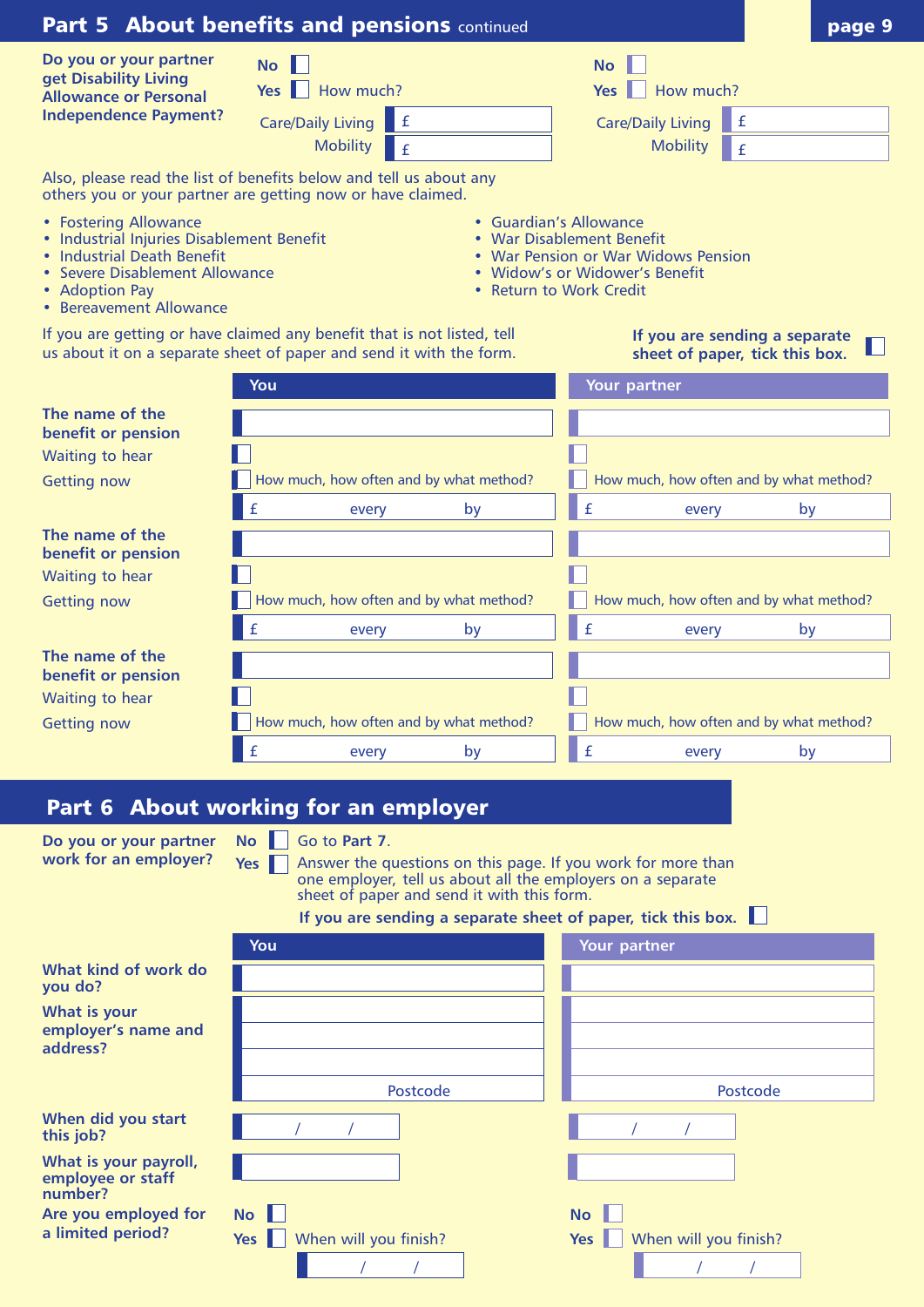# **Part 6 About working for an employer** continued **page 10** page 10

|                                                                                                                                                                                                    | You                                                                                                                                                                          | Your partner                                                                                                                                                                                                                                                             |
|----------------------------------------------------------------------------------------------------------------------------------------------------------------------------------------------------|------------------------------------------------------------------------------------------------------------------------------------------------------------------------------|--------------------------------------------------------------------------------------------------------------------------------------------------------------------------------------------------------------------------------------------------------------------------|
| How often do you<br>get paid?                                                                                                                                                                      | every                                                                                                                                                                        | every                                                                                                                                                                                                                                                                    |
| How much do you get<br>paid before tax and<br><b>National Insurance are</b><br>taken off?                                                                                                          | $\pmb{\mathrm{f}}$                                                                                                                                                           | $\pmb{\mathsf{f}}$                                                                                                                                                                                                                                                       |
| How are you paid, for<br>example, in cash, by<br>cheque or straight into<br>a bank or building<br>society account?                                                                                 |                                                                                                                                                                              |                                                                                                                                                                                                                                                                          |
| Do you receive tips or<br>commission?                                                                                                                                                              | <b>No</b><br><b>Yes</b><br>We will write to you about this.                                                                                                                  | <b>No</b><br>$Yes \parallel$<br>We will write to you about this.                                                                                                                                                                                                         |
| When was your last<br>pay rise?                                                                                                                                                                    |                                                                                                                                                                              |                                                                                                                                                                                                                                                                          |
| When will your next<br>pay rise be?                                                                                                                                                                |                                                                                                                                                                              |                                                                                                                                                                                                                                                                          |
| How many hours a week<br>do you usually work?                                                                                                                                                      |                                                                                                                                                                              |                                                                                                                                                                                                                                                                          |
| Are you getting<br><b>Statutory Sick Pay (SSP),</b><br><b>Statutory Paternity Pay</b><br>(SPP), Adoption Pay or<br><b>Statutory Maternity Pay</b><br>(SMP) from your<br>employer at the<br>moment? | <b>No</b><br><b>Yes</b>                                                                                                                                                      | <b>No</b><br><b>Yes</b>                                                                                                                                                                                                                                                  |
| Are you getting any<br>other sick pay or<br>maternity pay from<br>your employer at the<br>moment?                                                                                                  | <b>No</b><br><b>Yes</b>                                                                                                                                                      | No<br><b>Yes</b>                                                                                                                                                                                                                                                         |
| Do you pay into a<br>private or company<br>pension scheme?                                                                                                                                         | <b>No</b><br>How much and how often?<br><b>Yes</b>                                                                                                                           | No<br>How much and how often?<br><b>Yes</b>                                                                                                                                                                                                                              |
|                                                                                                                                                                                                    | £<br>every                                                                                                                                                                   | $\mathbf f$<br>every                                                                                                                                                                                                                                                     |
|                                                                                                                                                                                                    | much benefit you can get. Read the checklist at Part 15 to see what you can use as<br>evidence if we ask for it. If you gets tips or bonuses, tell us about this in Part 14. | We may ask you to provide us with evidence of any earnings, before we decide how                                                                                                                                                                                         |
|                                                                                                                                                                                                    | Part 7 About being self-employed                                                                                                                                             |                                                                                                                                                                                                                                                                          |
| Are you or your partner<br>self-employed?                                                                                                                                                          | Go to Part 8.<br><b>No</b><br>Answer the questions on this page.<br>$Yes \parallel$<br>You                                                                                   | You must send us your trading accounts for the last financial year. If you have<br>only recently set up the business and do not have a full year's accounts, we will<br>need to see some other evidence of your income. We will write to you about this.<br>Your partner |
| Are you a director of a<br>limited company?                                                                                                                                                        | <b>No</b><br>Yes                                                                                                                                                             | <b>No</b><br>$Yes \parallel$                                                                                                                                                                                                                                             |
| What kind of work do<br>you do?                                                                                                                                                                    |                                                                                                                                                                              |                                                                                                                                                                                                                                                                          |
| When did the business<br>start?                                                                                                                                                                    |                                                                                                                                                                              |                                                                                                                                                                                                                                                                          |
| What is the business<br>name?                                                                                                                                                                      |                                                                                                                                                                              |                                                                                                                                                                                                                                                                          |
| What is the business<br>address?                                                                                                                                                                   |                                                                                                                                                                              |                                                                                                                                                                                                                                                                          |
|                                                                                                                                                                                                    | Postcode                                                                                                                                                                     | Postcode                                                                                                                                                                                                                                                                 |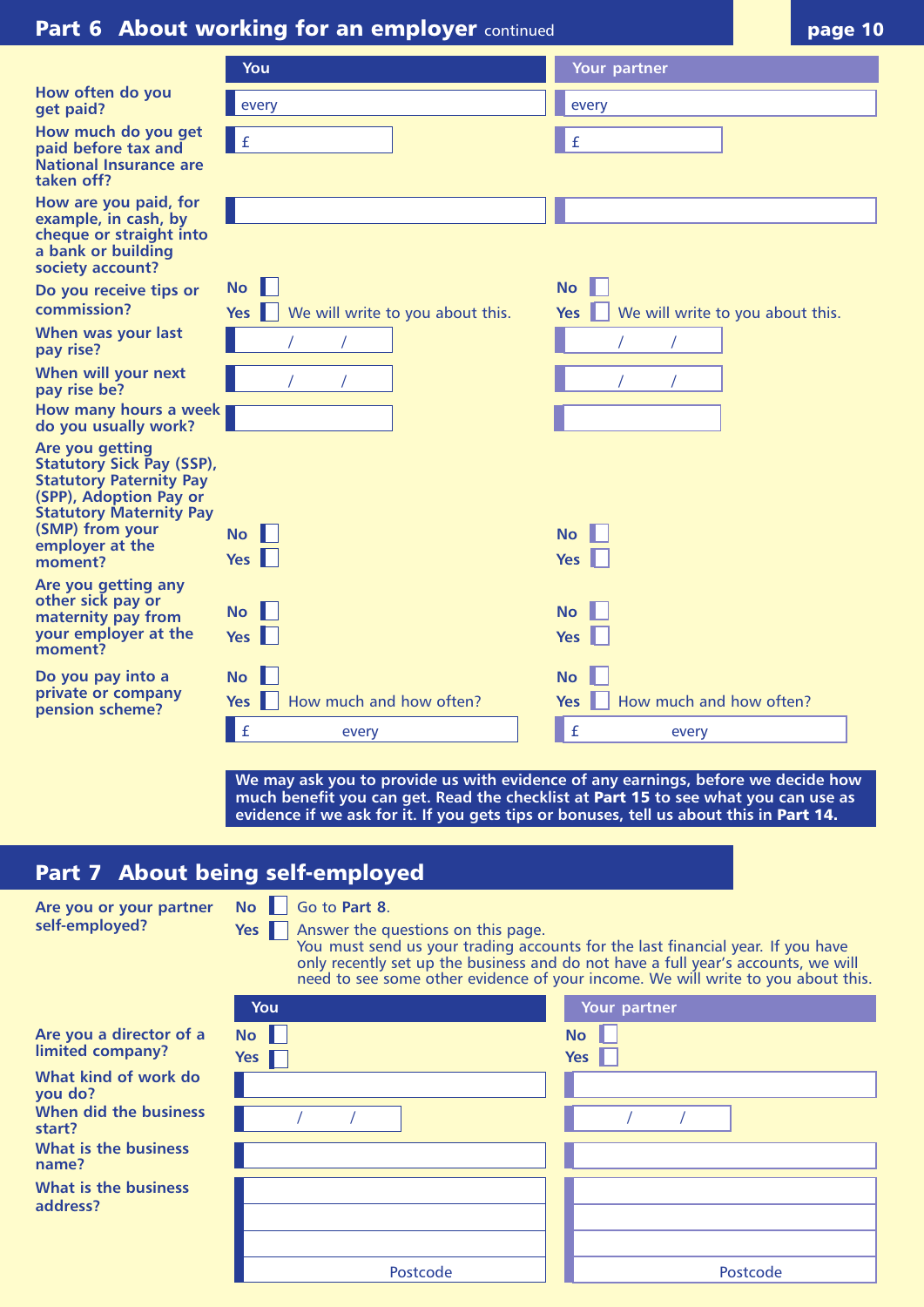|                                                                                                                                     | <b>Part 7 About being self-employed continued</b>                                                                  | page 11                                                                                                                                                                |
|-------------------------------------------------------------------------------------------------------------------------------------|--------------------------------------------------------------------------------------------------------------------|------------------------------------------------------------------------------------------------------------------------------------------------------------------------|
|                                                                                                                                     | You                                                                                                                | Your partner                                                                                                                                                           |
| Do you have any<br>business partners?                                                                                               | <b>No</b><br>Tell us their name and address.<br>Yes I                                                              | <b>No</b><br>Tell us their name and address.<br><b>Yes</b>                                                                                                             |
|                                                                                                                                     | Postcode                                                                                                           | Postcode                                                                                                                                                               |
| How many hours a week<br>do you usually work?                                                                                       |                                                                                                                    |                                                                                                                                                                        |
| Do you get a Business<br><b>Start-up Allowance?</b>                                                                                 | <b>No</b><br>How much and how often?<br><b>Yes</b>                                                                 | No<br>How much and how often?<br>Yes                                                                                                                                   |
| Do you pay into a<br>private pension scheme? Yes                                                                                    | every<br><b>No</b><br>How much and how often?                                                                      | every<br><b>No</b><br>How much and how often?<br>Yes                                                                                                                   |
|                                                                                                                                     | £<br>every<br>We need to see proof of this.                                                                        | £<br>every<br>We need to see proof of this.                                                                                                                            |
| Do you run another<br>self-employed business?                                                                                       | <b>No</b><br>Yes $\ \ $<br>If 'Yes', use a separate sheet of<br>paper to tell us all the information<br>in part 7. | <b>No</b><br>Yes<br>If 'Yes', use a separate sheet of<br>paper to tell us all the information<br>in part 7.                                                            |
| Part 8 About any other work                                                                                                         | evidence if we ask for it.                                                                                         | much benefit you can get. Read the checklist at Part 15 to see what you can use as                                                                                     |
| Do you or your partner do any other work at all?<br>This could be voluntary work or any other work,<br>even if it is not paid work. | Go to Part 9.<br>$\overline{N}$                                                                                    | Yes Answer the questions in this section.                                                                                                                              |
|                                                                                                                                     | You                                                                                                                | Your partner                                                                                                                                                           |
| What other work do<br>you do?                                                                                                       |                                                                                                                    |                                                                                                                                                                        |
| What is the name and<br>address of the person<br>you do this work for?                                                              |                                                                                                                    |                                                                                                                                                                        |
| When did you start this                                                                                                             | Postcode                                                                                                           | Postcode                                                                                                                                                               |
| work?                                                                                                                               |                                                                                                                    |                                                                                                                                                                        |
| How many hours a week<br>do you usually work?                                                                                       |                                                                                                                    |                                                                                                                                                                        |
| Do you get paid?<br>If you only get expenses<br>or tips, still tick Yes and<br>give details.                                        | <b>No</b><br>Tell us about it below.<br>$Yes \parallel$                                                            | <b>No</b><br>Tell us about it below.<br><b>Yes</b>                                                                                                                     |
| How much do you get<br>before any deductions?                                                                                       | $\pmb{\mathrm{f}}$                                                                                                 | £                                                                                                                                                                      |
| How often are you paid?                                                                                                             | every                                                                                                              | every                                                                                                                                                                  |
|                                                                                                                                     | evidence if we ask for it                                                                                          | We may ask you to provide us with evidence of any earnings, before we decide how<br>much benefit you can get. Read the checklist at Part 15 to see what you can use as |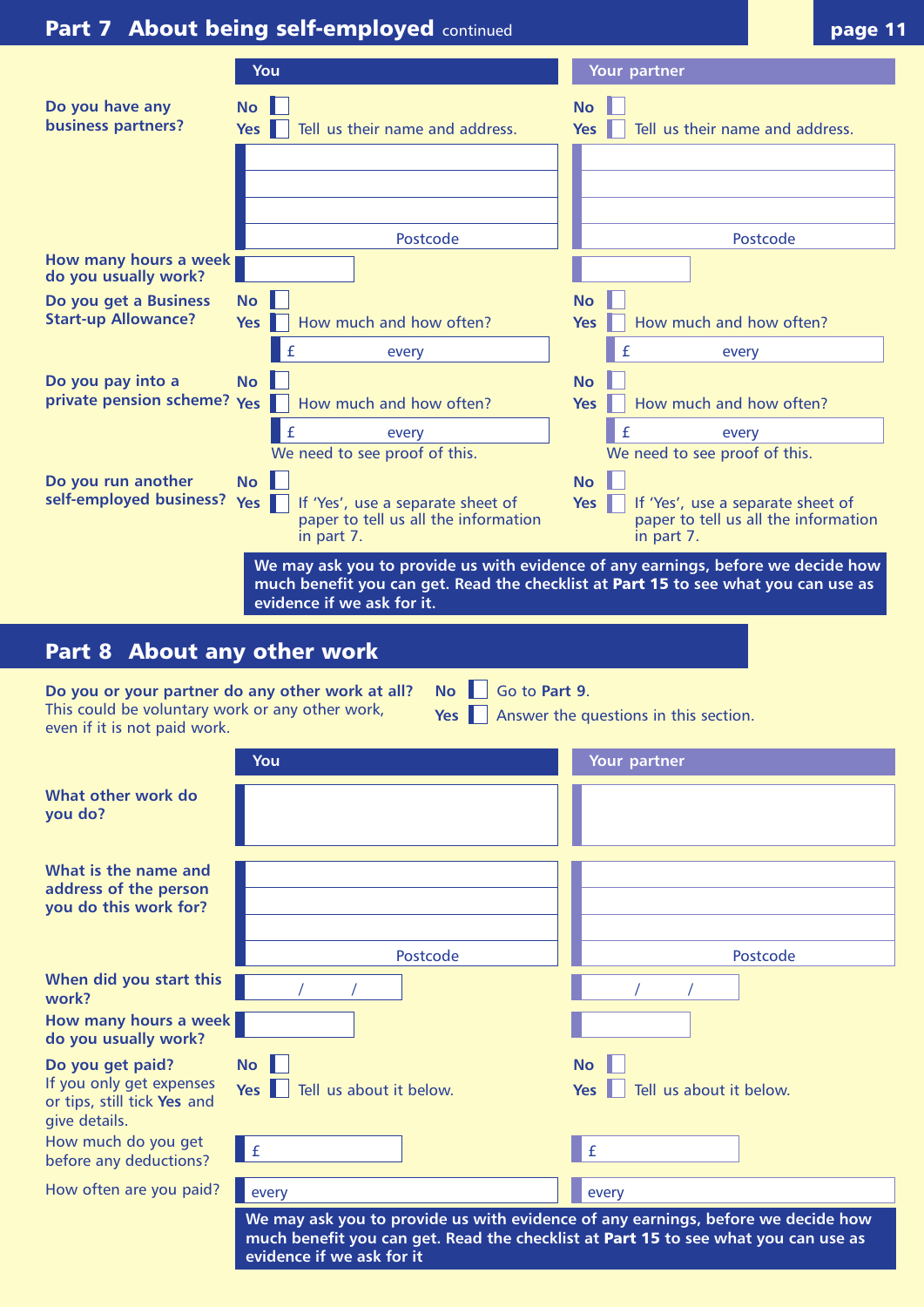# **Part 9 About other money coming in**

**Do you or your partner, or any children you are claiming for, have any money coming in (or expect to have some money coming in) that you have not already told us about on this form?**

**No** Go to **Part 10**.

**Yes** Answer the questions on this page.

You do not need to tell us about payments from the Independent Living Fund, the Eileen Trust or the MacFarlane Trust.

**This includes occupational pensions, work pensions and private pensions, maintenance or child support for you, your partner or any of the children you have told us about on this form, money from a trust fund, training allowances, a student grant or loan, and any cash payments. Also tell us about any money you get from people living in your house as boarders, lodgers or subtenants.** 

|                                                                                                                                                          | <b>Other money 1</b>                           | <b>Other money 2</b>                                                                                                                                                          | Other money 3                                    |
|----------------------------------------------------------------------------------------------------------------------------------------------------------|------------------------------------------------|-------------------------------------------------------------------------------------------------------------------------------------------------------------------------------|--------------------------------------------------|
| What is the money for?                                                                                                                                   |                                                |                                                                                                                                                                               |                                                  |
| Who gets it?                                                                                                                                             |                                                |                                                                                                                                                                               |                                                  |
| How much do they get?                                                                                                                                    | $\mathbf f$                                    | $\pmb{\mathtt{f}}$                                                                                                                                                            | $\pmb{\mathrm{f}}$                               |
| <b>How often?</b>                                                                                                                                        | <b>Every</b>                                   | Every                                                                                                                                                                         | Every                                            |
| How is this paid?                                                                                                                                        |                                                |                                                                                                                                                                               |                                                  |
| When did they start<br>getting this income?                                                                                                              |                                                |                                                                                                                                                                               |                                                  |
| When is the income<br>likely to go up?                                                                                                                   |                                                |                                                                                                                                                                               |                                                  |
| Does anyone owe<br>money to you, your<br>partner, or any children<br>you are claiming for?                                                               | <b>No</b><br>Tell us about it below.<br>Yes    | <b>No</b><br>Tell us about it below.<br>Yes                                                                                                                                   | <b>No</b><br>Tell us about it below.<br>Yes $\ $ |
| What for?                                                                                                                                                |                                                |                                                                                                                                                                               |                                                  |
| How much?                                                                                                                                                | £                                              | $\pmb{\mathrm{f}}$                                                                                                                                                            | $\pmb{\mathrm{f}}$                               |
| Who is it owed to?                                                                                                                                       |                                                |                                                                                                                                                                               |                                                  |
| Are you expecting to get<br>any money in the next<br>12 months?<br>For example, a<br>redundancy payment or a<br>payment instead of notice<br>or holiday. | <b>No</b><br>Tell us about it below.<br>Yes II | <b>No</b><br>Tell us about it below.<br>$Yes \parallel$                                                                                                                       | <b>No</b><br>Tell us about it below.<br>Yes      |
| What for?                                                                                                                                                |                                                |                                                                                                                                                                               |                                                  |
| How much?                                                                                                                                                | $\pmb{\mathsf{f}}$                             | $\pmb{\mathtt{f}}$                                                                                                                                                            | $\pmb{\mathrm{f}}$                               |
|                                                                                                                                                          |                                                | We may ask you to provide us with evidence of any money coming in, before we decide<br>how much benefit you can get. Read the checklist at Part 15 to see what you can use as |                                                  |

**evidence if we ask for it**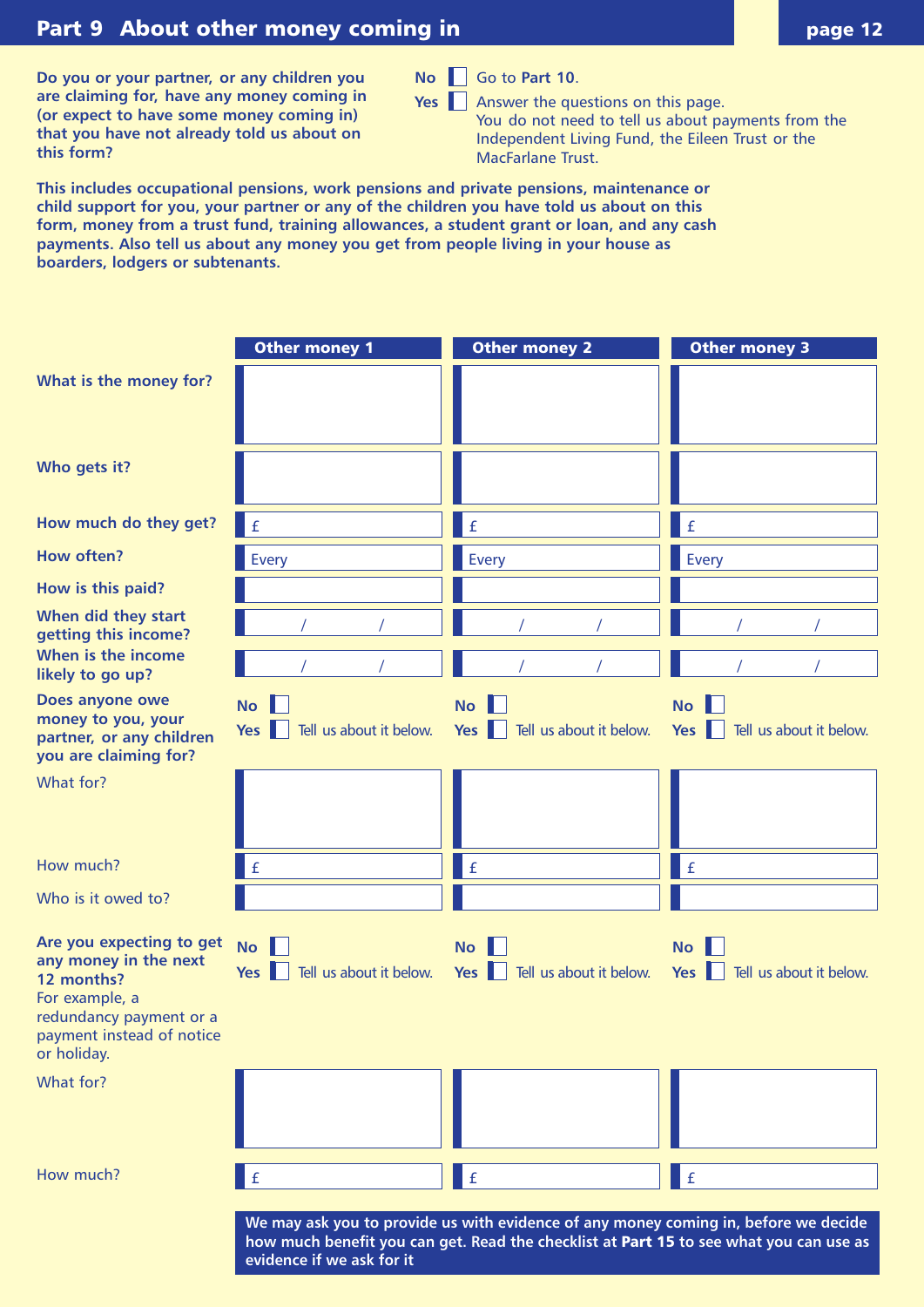**Part 10 About bank accounts, savings, investments and property page 13** About your capital (by capital, we mean money you have in bank and building society accounts, current accounts, post office accounts, Internet accounts, National Savings Certificates, stocks, shares, bonds, Premium Bonds, PEPs, ISAs, cash and any other savings or investments). You must tell us about all accounts even if they are overdrawn. **Do you or your partner have any bank accounts, savings or investments (include those held with other people, for example, a son or daughter)? Have you or your partner received any backdated benefit or deferred payments, for example, State Pension, which you have added to your savings? You Your partner** £ **No Yes No Yes No Yes** If 'Yes', please fill in the amounts below. If there is not enough room, please list details on a separate sheet. Go to **Part 11**. Go to **Part 11**. If 'Yes', please fill in the amounts below. If there is not enough room, please list details on a separate sheet. Name of bank, building society or post office Account number Amount you have £ Name of bank, building society or post office Account number Amount you have £ Name of bank, building society or post office Account number **Amount you have Account number** Amount you have £ Name of bank, building society or post office £ Name of bank, building society or post office Account number Amount you have £ Name of bank, building society or post office Account number Amount you have / / **| |** | | | <u>|</u> | <u>|</u> £ Name of bank, building society or post office Account number and a series are allows the Amount you have Account number and a series are all all Amount you have £ Name of bank, building society or post office **Banks and building societies National Savings Certificates Banks and building societies** How many units Date you bought them Issue number of each unit Purchase price / / | | | | <u>| | |</u> / / £ / / £ How many units Date you bought them Purchase price Issue number of each unit £ **Stocks, shares, bonds, unit trusts and any other investments Cash savings No Yes** Type If 'Yes', please give details. If 'Yes', please give details. Number held Company Current value Type Number held Company Current value £ £ £ **No Yes** £ £

**Apart from your home, do you, your partner or any children you are claiming for own any other property or land in this country or abroad?** If it is on a mortgage or a loan, still tick Yes.

**Yes** We will write to you about it.

**We may ask you to provide us with evidence of any savings, investments or property, before we decide how much benefit you can get. Read the checklist at Part 15 to see what you can use as evidence if we ask for it.** 

**No**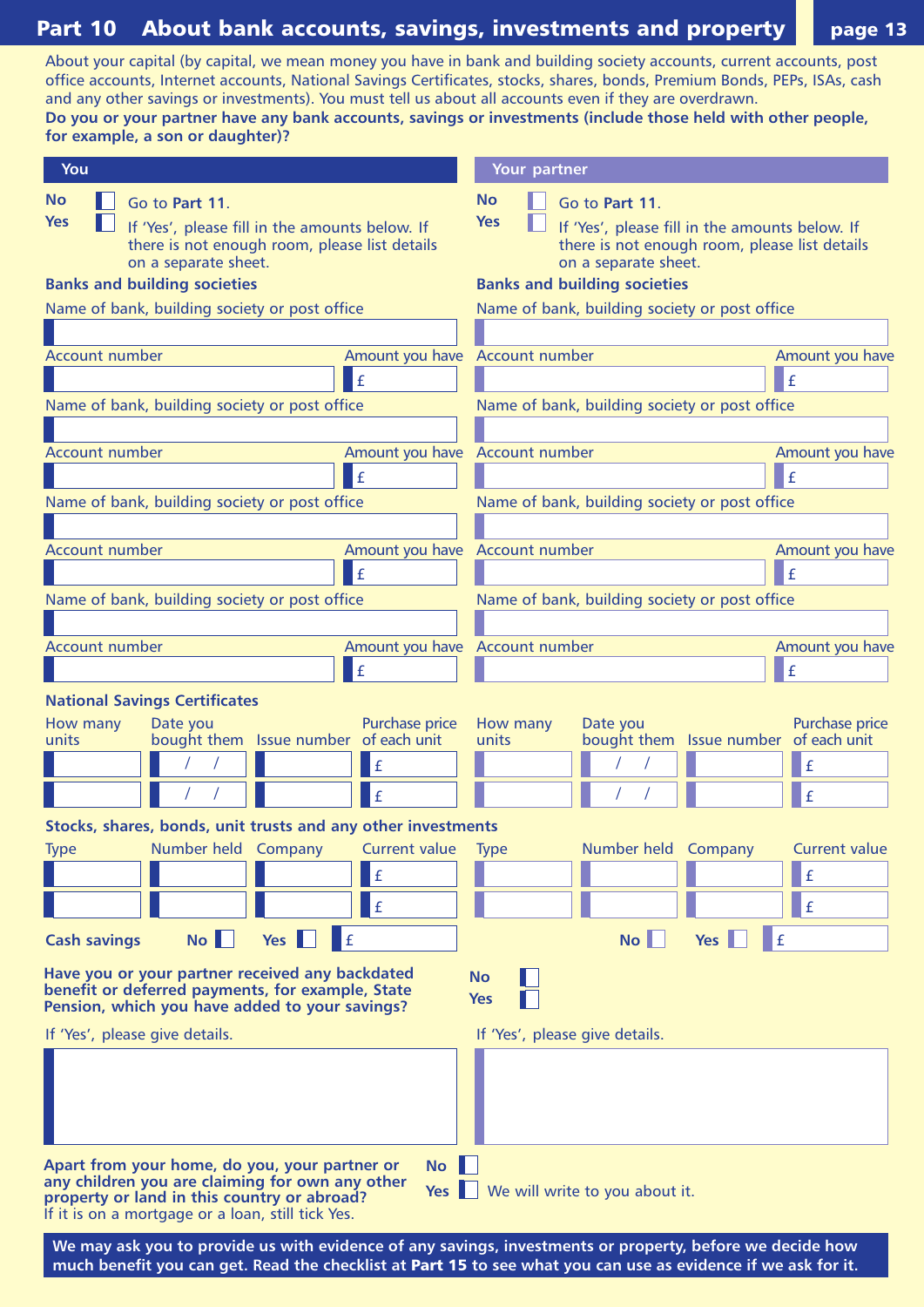| <b>Part 10</b>                   | <b>About bank accounts, savings, investments and property continued</b>                                                                                                                                                                                             |                  |                 |                         |                                                                                                                                                                                                                                                    | page 14 |
|----------------------------------|---------------------------------------------------------------------------------------------------------------------------------------------------------------------------------------------------------------------------------------------------------------------|------------------|-----------------|-------------------------|----------------------------------------------------------------------------------------------------------------------------------------------------------------------------------------------------------------------------------------------------|---------|
| payment, or<br><b>World War?</b> | Have you or your partner received:<br>• a Far Eastern Prisoner of War Compensation<br>• a compensation payment made to victims of<br>atrocities that happened during the Second<br>We need to know this to make sure we do not<br>count it as part of your savings. | <b>No</b><br>Yes | You $\ $<br>You |                         | What payment did you receive? Who received the payment?<br>A Far Eastern Prisoner of War Compensation payment<br>Your partner<br>A compensation payment made to victims of atrocities<br>that happened during the Second World War<br>Your partner |         |
|                                  | Have you, your partner or any children you<br>are claiming for received a payment from<br>the vCJD (Creutzfeldt-Jakob Disease) Trust?                                                                                                                               | <b>No</b><br>Yes |                 |                         | We will write to you about this.                                                                                                                                                                                                                   |         |
| Part 11                          | <b>About where you live</b>                                                                                                                                                                                                                                         |                  |                 |                         |                                                                                                                                                                                                                                                    |         |
|                                  | Do you own your home or have a mortgage<br>for the property you live in?                                                                                                                                                                                            |                  |                 | <b>No</b><br><b>Yes</b> | Go to Part 13                                                                                                                                                                                                                                      |         |
|                                  | Do you get or are you waiting to hear about<br>a claim for Universal Credit?                                                                                                                                                                                        |                  |                 | <b>No</b><br>Yes I      | Go to Part 13<br>You must claim Universal Credit<br>housing element for help with<br>your housing cost.                                                                                                                                            |         |
|                                  | Do you have a main home somewhere else? If you main<br>home is somewhere else in the UK or abroad tick Yes even if<br>you do not pay rent for it.                                                                                                                   |                  |                 | <b>No</b><br><b>Yes</b> | Tell us about it below                                                                                                                                                                                                                             |         |
| What is the address?             |                                                                                                                                                                                                                                                                     |                  |                 |                         |                                                                                                                                                                                                                                                    |         |
|                                  |                                                                                                                                                                                                                                                                     |                  |                 |                         | Postcode                                                                                                                                                                                                                                           |         |
|                                  |                                                                                                                                                                                                                                                                     |                  |                 |                         |                                                                                                                                                                                                                                                    |         |
|                                  | <b>Part 12 About rent</b>                                                                                                                                                                                                                                           |                  |                 |                         |                                                                                                                                                                                                                                                    |         |
|                                  | Do you pay rent for your home?<br>Tick 'Yes' if you would pay rent but already get Housing Benefit.                                                                                                                                                                 |                  |                 | <b>No</b><br><b>Yes</b> | Go to Part 13                                                                                                                                                                                                                                      |         |
| property you live in.            | What is your landlord's full name and business address?<br>By landlord we mean the person or organisation who owns the                                                                                                                                              |                  |                 |                         |                                                                                                                                                                                                                                                    |         |
|                                  |                                                                                                                                                                                                                                                                     |                  |                 |                         | Postcode                                                                                                                                                                                                                                           |         |
| rent to.                         | If your landlord has an agent, tell us their full name and address.<br>By agent we mean the person or organisation you actually pay your                                                                                                                            |                  |                 |                         | Postcode                                                                                                                                                                                                                                           |         |
|                                  |                                                                                                                                                                                                                                                                     |                  |                 |                         |                                                                                                                                                                                                                                                    |         |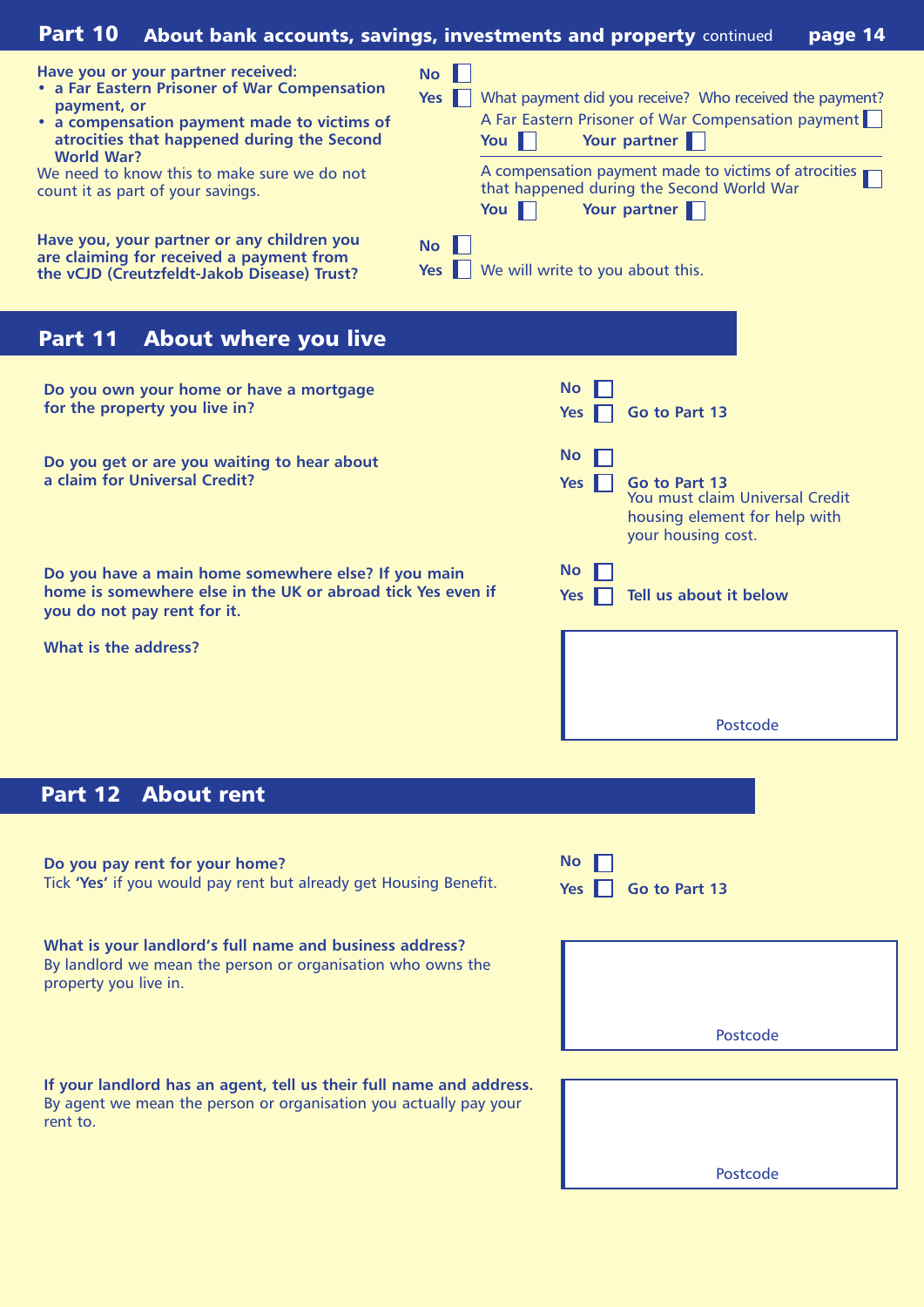# **Part 12 About rent** continued **page 15 page 15**

**Are you, your partner, or any of your or your partner's children related to your landlord or agent, or to your landlord's partner or the agent's partner?** Related includes related through marriage, even if the marriage has ended. Some examples are ex-wife, ex-husband, aunt, brother, daughter, father, grandson, grandmother, son-in-law or stepdaughter.

**Is rent paid to a trust of which you or your children are a beneficiary?**

**When did you start renting your home?**

## **When did you move to this address?**

If you have not moved in yet, tell us when you expect to move in, then tell us when you have actually moved in.

# **How much rent do you pay and how often?**

For example, every week, every fortnight, every four weeks or monthly.

**Does anyone else share the rent with you and your partner?**

**Tell us their names and their relationship to you and your partner.**

**How much of the rent do they pay and how often? £**

## **Do you rent the whole property?**

Tick **'No'** if you rent only a bedroom and share the rest of the house with other people; or yes if your tenancy is for the whole property.

**How many bedrooms in the whole property?**

**Do you pay any other money to your landlord?** 

**How much do you pay and how often?** For example, every week, every fortnight, every four weeks or monthly.

**What is this payment for?**

| $\mathsf{No}$ $\Box$ |                                      |
|----------------------|--------------------------------------|
|                      | Yes $\Box$ What is the relationship? |
|                      |                                      |

| Is my landlord's<br>or agent's                        |
|-------------------------------------------------------|
| <b>No</b>                                             |
| <b>Yes</b>                                            |
|                                                       |
|                                                       |
|                                                       |
| $\pmb{\mathsf{f}}$<br><b>Every</b>                    |
| <b>No</b><br>Tell us the details below.<br><b>Yes</b> |
|                                                       |
| £<br><b>Every</b>                                     |
| <b>No</b><br><b>Yes</b>                               |
|                                                       |
| No Go to Part 13<br>Yes $\Box$                        |
| <b>Every</b><br>£                                     |
|                                                       |

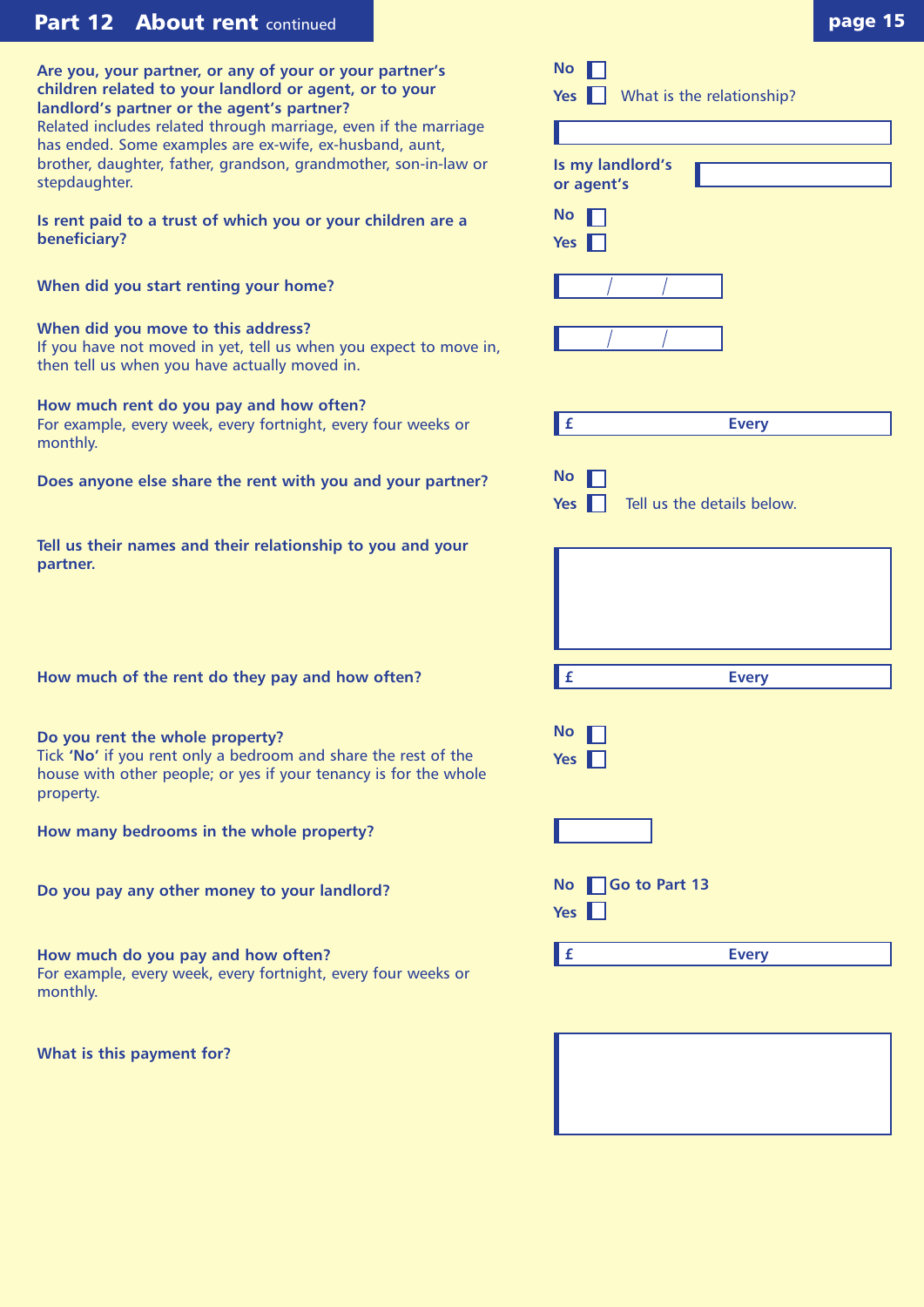# **Part 13 How you will be paid and the choices you have <b>Figure** 16

• If you are awarded Council Tax Support this will reduce the amount of Council Tax you are required to pay and we will send you a revised Council Tax bill.

#### **PART A**

Some Private Tenants are not affected by Local Housing Allowance. You may not be affected if you are:

- A tenant of a Registered Social Landlord (Housing Association)
- In a tenancy that began before 1989.
- Renting from a charitable organisation that provides support.
- Living in a caravan, houseboat, mobile home or hostel.
- Living in board and attendance accommodation.

### **If you are not one of the above please go to Part B**

If you are one of the above please tick who you **You** You If ticked please complete Part C. **would like us to pay your housing benefit to?** Your landlord **PART B**

**IN ALL OTHER CASES WE WILL PAY YOUR HOUSING BENEFIT DIRECTLY TO YOU.**

If you feel there is a special reason why we should pay your Housing Benefit direct to your landlord, please give details below.

We may have to contact you for more information before we can agree to this.

**PART C**

We normally pay benefit direct into a bank/building society account.

**Please provide details of the account you would like us to pay benefit into.**

Name of the bank/building society

Full postal address of the bank/building society

Whose name is the account in

Sort code

Account number

Roll number (building society accounts only)

If you do not have a bank/building society account please contact us for advice on how to open a bank account.

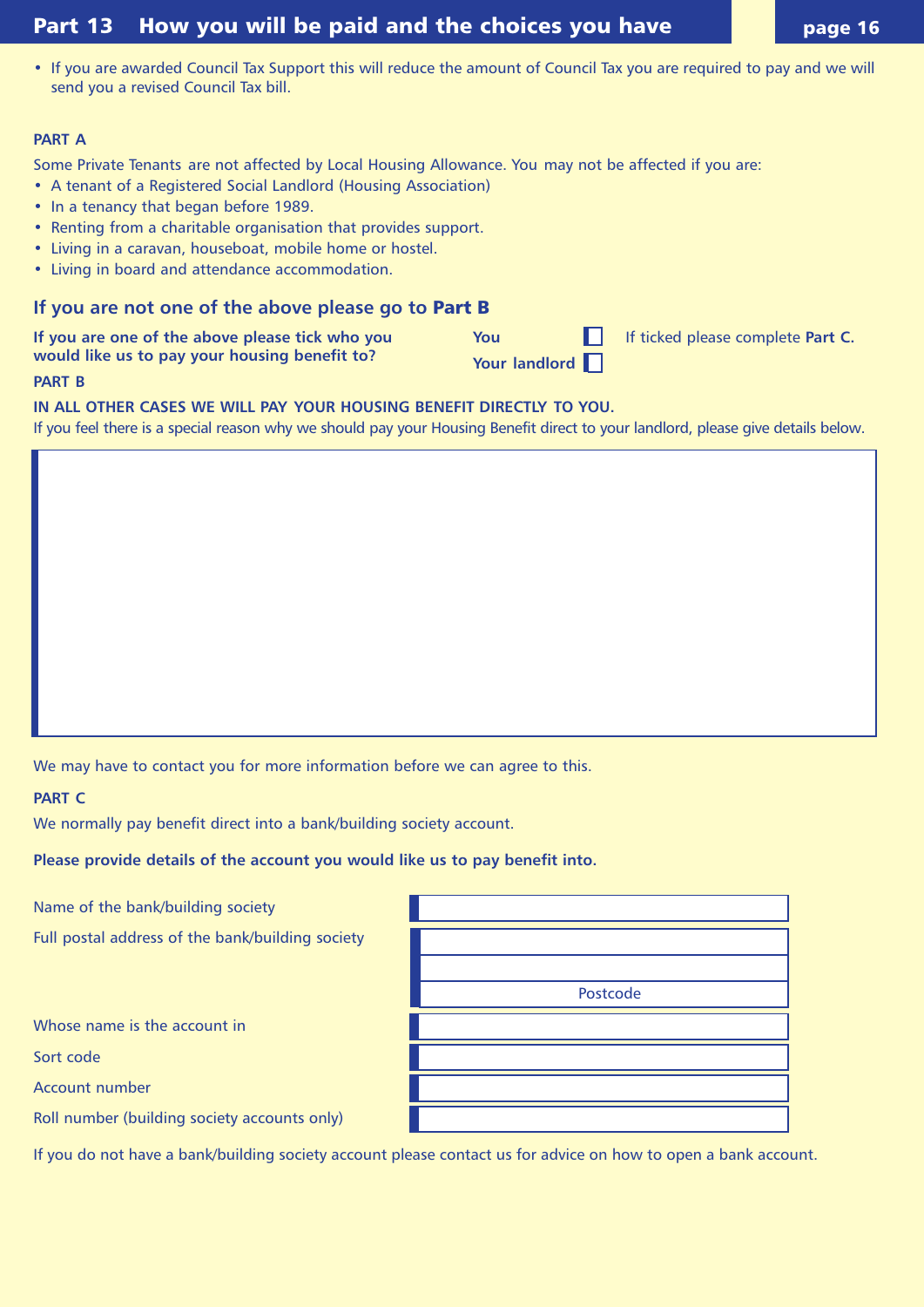# **Part 14 Anything else you need to tell us and the state of the state of the page 17**

**Please use this space to tell us anything else you think we should know about.** 

Use a separate sheet of paper and attach it to this form if you need to. **If you are sending any separate sheets of paper with this form, tell us how many.**

**Part 15 Checklist**

## **EVIDENCE THAT YOU MUST PROVIDE US WITH.**

Please tick to say what evidence you are providing with this form.

Please do not send valuable items through the post. If you can, bring them into our Customer Services Team. We will take the details we need and give you the documents back straight away. If you can't get into the office, please contact us for more advice.

We do not accept responsibility for any documents that get lost or damaged in the post.

If you do not provide the evidence we need, we might not be able to pay you any benefit. We need the same evidence for your partner, if you have one.

If you can't provide the evidence we need at the moment, send the form back to us now and provide the evidence later. We can start to process your claim, but we will not be able to pay you any benefit until we have all the evidence that we need.

|                                                                                                                                                                                                         | Evidence enclosed |           | If 'No', say why it is not<br>enclosed and when it will |
|---------------------------------------------------------------------------------------------------------------------------------------------------------------------------------------------------------|-------------------|-----------|---------------------------------------------------------|
|                                                                                                                                                                                                         | <b>Yes</b>        | <b>No</b> | be available.                                           |
| • Evidence of identity                                                                                                                                                                                  |                   |           |                                                         |
| Such as a birth certificate, marriage certificate, passport, medical card, driving licence, UK residence permit or EEC<br>identity card. We may need to see several of these documents for each person. |                   |           |                                                         |
| • Evidence of National Insurance number                                                                                                                                                                 |                   |           |                                                         |

#### **• Evidence of National Insurance number**

Such as a National Insurance number card, payslips or letters from social security or the tax office.

## **EVIDENCE THAT WE MAY ASK YOU TO PROVIDE US WITH**

#### **• Evidence of your address**

Such as a recent gas or electricity bill or a TV licence.

#### **• Evidence of capital, savings and investments**

Such as all your bank, building society or post office books, full bank statements, or certificates for Premium Bonds, National Savings Certificates, ISAs, stocks, shares and unit trusts. We need to see evidence of any interest or dividends you get on investments and savings. The evidence you send must show details for at least the last two months.

#### **• Evidence of earnings**

#### *We also need this for any other adults living in your home.*

This means your last five payslips if you are paid every week, your last three payslips if you are paid every two weeks, or your last two payslips if you are paid every month. If you do not have these payslips, please contact us for a form for your employer to fill in. If you or your partner are self-employed, we need to see your accounts for the last financial year or, if you have been trading for less than six months, a summary of your trading records so far.

#### **• Evidence of other income**

#### *We also need this for any other adults living in your home.*

Such as pension slips from a previous employer or a letter from the court showing how much maintenance you are getting. We need to see evidence of any money people pay you for board and lodgings.

**• Evidence of benefits, allowances or pensions**

#### *We also need this for any other adults living in your home.*

Such as current award notices or letters from social security confirming how much you get. If you do not have evidence, let us know straight away.

- **Evidence of private rent and tenancy** Such as a rent book, rent receipts, a current tenancy agreement or a letter from your landlord giving full details of tenancy.
- **Evidence of other money paid out** Such as letters about student grants or maintenance, agreements or receipts from registered childminders. **Make sure you read and sign the declaration on page 20.**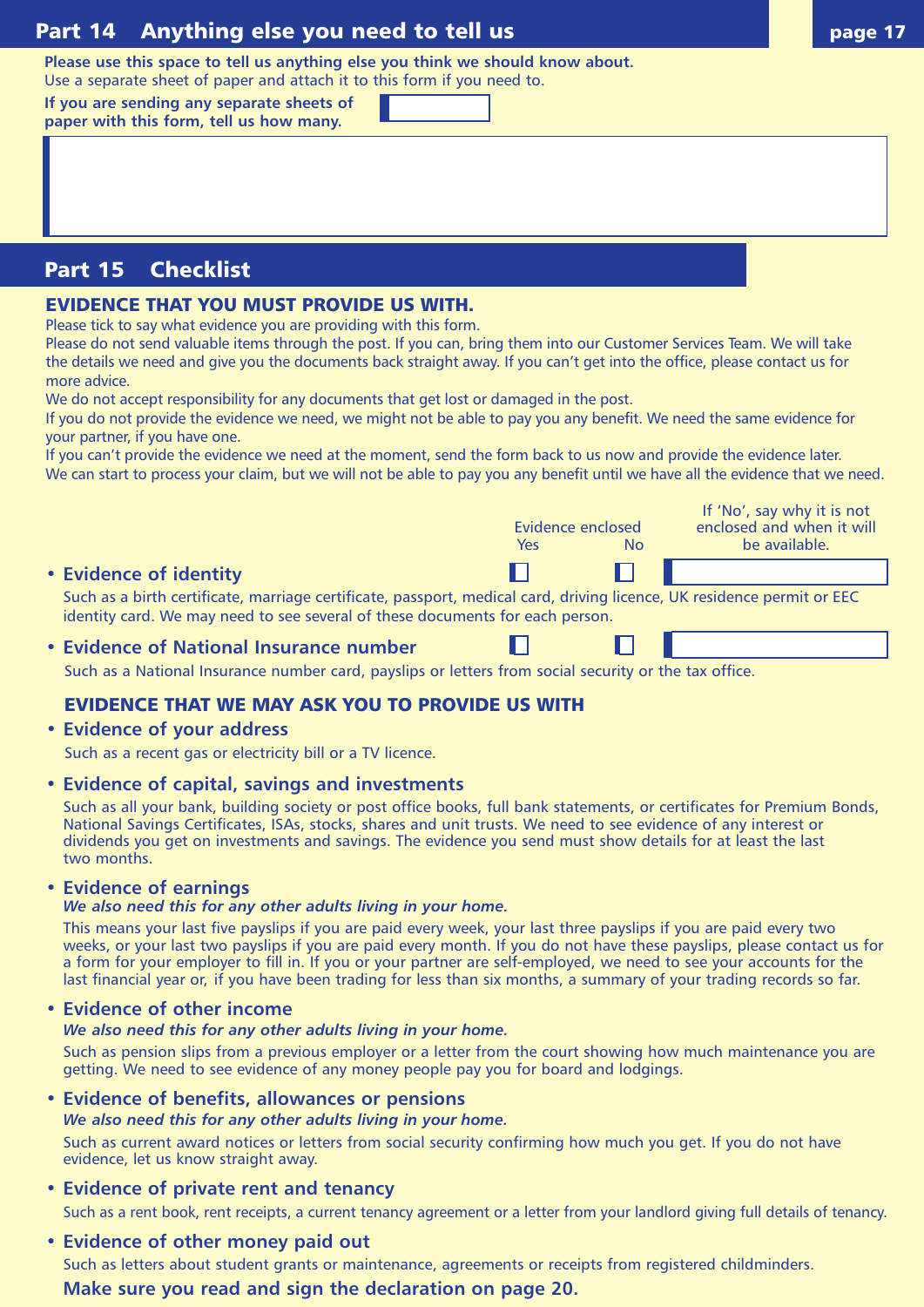# Part 16 Help with making your claim **page 18** Part 16 Page 18

If you would like somebody else to help with your claim or to be given information about your claim, please fill in the following section. You will need to select from the following options by ticking the box.

#### **Option 1**

I would like somebody else to make claims on my behalf. I understand that all future letters about my claim and payment of Housing Benefit if applicable will be sent to this person.

I would like the following person to act on my behalf.

| Surname or last name       |          |
|----------------------------|----------|
| Other names                |          |
| Title (Mr, Mrs, Ms, other) |          |
| <b>Address</b>             |          |
|                            |          |
|                            |          |
|                            | Postcode |

The person you want to act for you will need to read and sign the following statement.

- **I understand** that I will be able to act on behalf of the person claiming.
- **I understand** that I will receive letters and, where applicable, payment of Housing Benefit for the person claiming.
- **I understand** that I will be able to make enquiries on behalf of the person claiming.
- **I understand** that I must let you know in writing about any change in the circumstances of the person claiming which might affect their claim.
- **I understand** that I will be held responsible for any overpayments of Housing Benefit that may be made as a result of the information I provide.
- **I understand** that if I give information that is incorrect or incomplete, you may take action against me, which may include court action or the application of a financial penalty.

| Signature of the person<br>wanting to be an appointee |  |  |  |
|-------------------------------------------------------|--|--|--|
| <b>Date</b>                                           |  |  |  |

#### **Option 2**

I would like all correspondence about my claim to be sent to the following person. I will continue to sign any application forms myself and where applicable any payment of Housing Benefit should continue to be sent to me.

I would like the following person to receive forms and letters on my behalf.

| Surname or last name       |          |
|----------------------------|----------|
| Other names                |          |
| Title (Mr, Mrs, Ms, other) |          |
| <b>Address</b>             |          |
|                            |          |
|                            |          |
|                            | Postcode |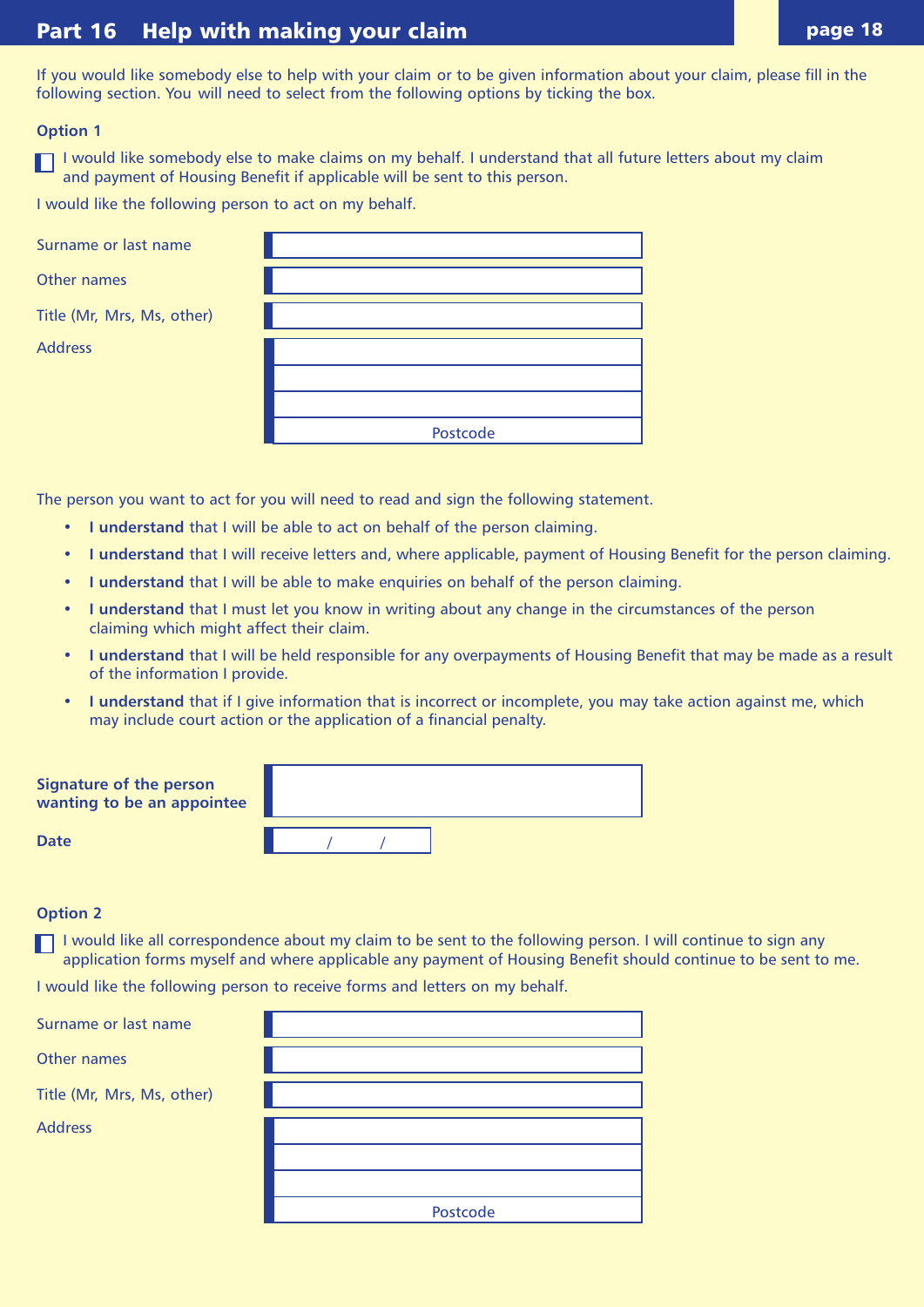#### **Part 17 Backdating**

When you apply for Housing Benefit or Council Tax Support your entitlement will normally start from the Monday after the date of first contact.

**We may be able to pay you from an earlier date if you can give us a good reason why you did not apply earlier.**

**No**

**Date you want to claim from** 

For this earlier period, were your circumstances the same as on this form?

If 'No', we will write to you about this.

**Yes** 

On a separate piece of paper please tell us why you have not claimed before and give a much detail as possible. If you have medical problems, please provide a doctors letter to support your application. Remember, the more information you can give us the better.

# **Part 18 Fair Processing Notice**

In order to comply with the Data Protection Act and the General Data Protection Regulation (GDPR), which comes into effect in May 2018, we have to provide you with information about the personal data you give to us. This information is set out below:

Rutland County Council is the data controller for the personal information you may provide. You can contact us by phone on 01572 722577, via email to dataprotection@rutland.gov.uk or by writing to us at Data Protection, Catmose House, Oakham, Rutland. LE15 6HP

Your information will be used so that we can process your claim for housing benefit, local council tax support, or both in accordance with The Housing Benefit Regulations 2006 (as amended) and The Local Council Tax Support Scheme (as amended).

Your personal data may be shared with other teams within the council in order to provide a service to you, to ensure our records are kept up to date or otherwise where we are required to do so under other legislation. We may also share the data with other local authorities and organisations and may check your credit report to make sure that your information is accurate; to prevent or detect crime and to pursue debtors to protect public funds. We may share the data with third parties if we are required by law to do so which, may include the Police or Government Agencies. We will not sell your data or use it for marketing purposes without your consent.

We will keep your data for seven financial years. This is in accordance with current legislation. You have the following rights under the GDPR. Please note not all of these rights apply to all processing. Further details on each right can be found on our website (https://www.rutland.gov.uk)

- The right to be informed.
- The right of access.
- The right to rectification
- The right to erasure
- The right to restrict processing
- The right to data portability
- The right to object
- Rights related to automated decision making, including profiling'

Rutland County Council would like to contact you to provide you with information on other Council Services. If you consent to us contacting you for this purpose please tick here.

If you are not happy with the way the council is handling your personal information you have the right to lodge a complaint with the Information Commissioner's Office